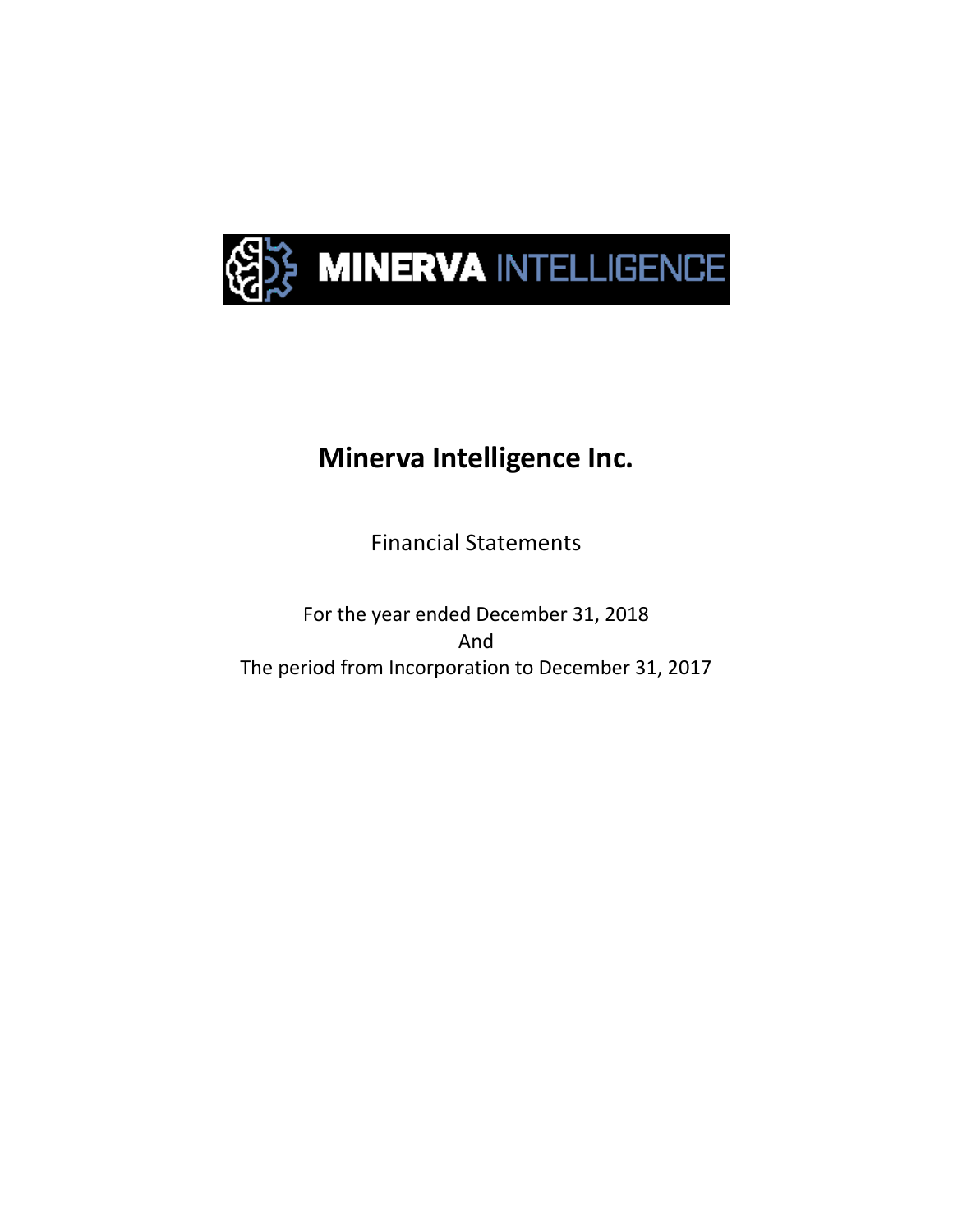

**Baker Tilly WM LLP**

900 – 400 Burrard Street Vancouver, British Columbia Canada V6C 3B7 **T:** +1 604.684.6212 **F:** +1 604.688.3497

vancouver@bakertilly.ca **www.bakertilly.ca**

#### **INDEPENDENT AUDITOR'S REPORT**

To the Shareholders of Minerva Intelligence Inc.:

#### **Opinion**

We have audited the financial statements of Minerva Intelligence Inc. (the "Company"), which comprise the statements of financial position as at December 31, 2018 and 2017, and the statements of loss and comprehensive loss, statements of changes in shareholders' equity and statements of cash flows for the year ended December 31, 2018 and for the period from incorporation on May 17, 2017 to December 31, 2017, and notes to the financial statements, including a summary of significant accounting policies.

In our opinion, the accompanying financial statements present fairly, in all material respects, the financial position of the Company as at December 31, 2018 and 2017, and its financial performance and its cash flows for the year ended December 31, 2018 and for the period from incorporation on May 17, 2017 to December 31, 2017 in accordance with International Financial Reporting Standards.

#### Basis for Opinion

We conducted our audits in accordance with Canadian generally accepted auditing standards. Our responsibilities under those standards are further described in the *Auditor's Responsibilities for the Audit*  of the Financial Statements section of our report. We are independent of the Company in accordance with the ethical requirements that are relevant to our audits of the financial statements in Canada, and we have fulfilled our other ethical responsibilities in accordance with these requirements. We believe that the audit evidence we have obtained in our audits is sufficient and appropriate to provide a basis for our opinion.

#### Material Uncertainty Related to Going Concern

We draw attention to Note 1 of the financial statements, which describes conditions indicating that a material uncertainty exists that may cast significant doubt on the Company's ability to continue as a going concern. Our opinion is not modified in respect of this matter.

#### Other Information

Management is responsible for the other information. The other information comprises the information included in the Management Discussion and Analysis.

Our opinion on the financial statements does not cover the other information and we do not express any form of assurance conclusion thereon.

In connection with our audits of the financial statements, our responsibility is to read the other information identified above and, in doing so, consider whether the other information is materially inconsistent with the financial statement or our knowledge obtained in the audits, or otherwise appears to be materially misstated. If, based on the work we have performed, we conclude that there is a material misstatement of this other information, we are required to report that fact in this auditor's report. We have nothing to report in this regard.

#### ASSURANCE • TAX • ADVISORY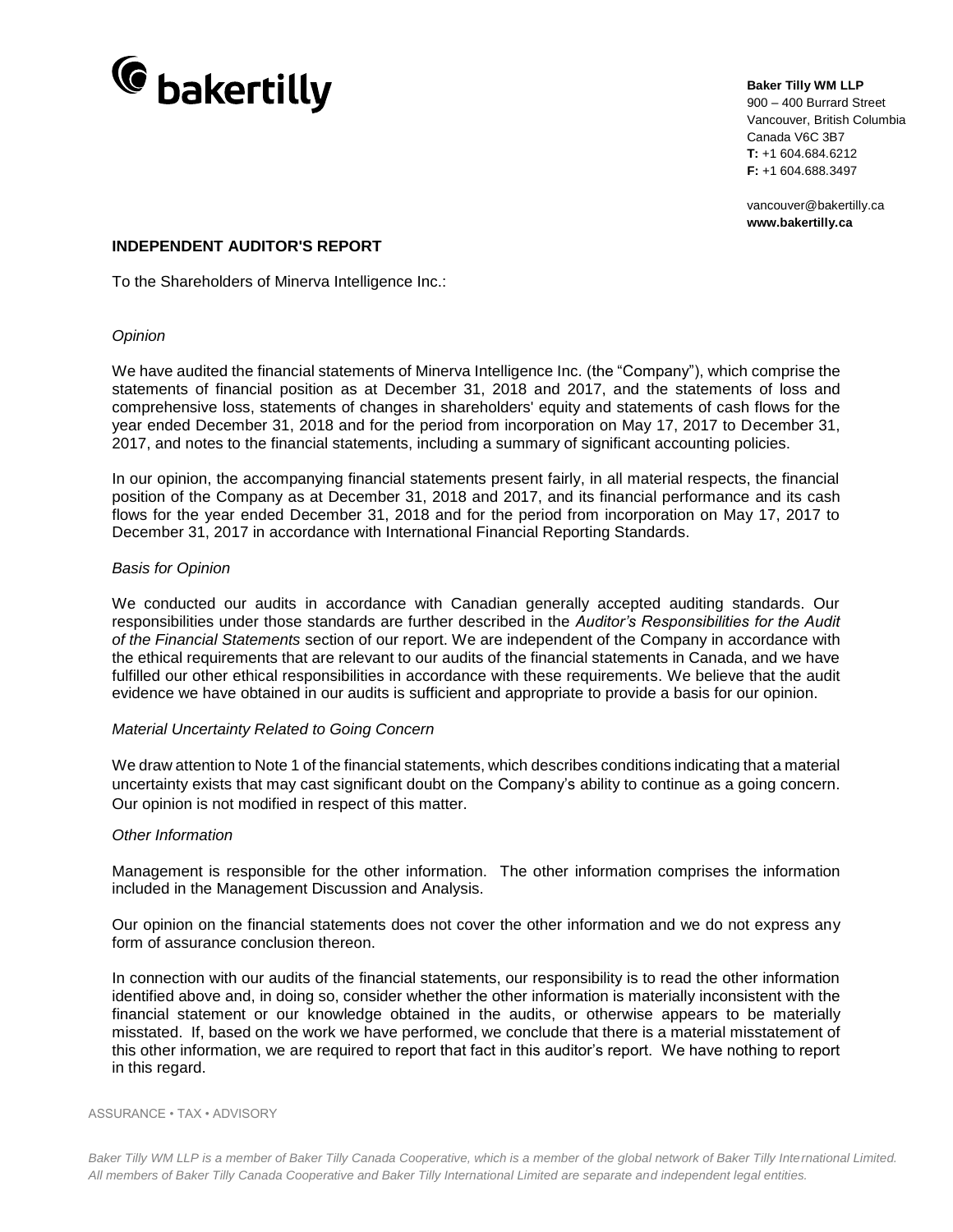

#### Responsibilities of Management and Those Charged with Governance for the Financial Statements

Management is responsible for the preparation and fair presentation of the financial statements in accordance with International Financial Reporting Standards, and for such internal control as management determines is necessary to enable the preparation of financial statements that are free from material misstatement, whether due to fraud or error.

In preparing the financial statements, management is responsible for assessing the Company's ability to continue as a going concern, disclosing, as applicable, matters related to going concern and using the going concern basis of accounting unless management either intends to liquidate the Company or to cease operations, or has no realistic alternative but to do so.

Those charged with governance are responsible for overseeing the Company's financial reporting process.

#### *Auditor's Re*sponsibilities for the Audit of the Financial Statements

Our objectives are to obtain reasonable assurance about whether the financial statements as a whole are free from material misstatement, whether due to fraud or error, and to issue an auditor's report that includes our opinion. Reasonable assurance is a high level of assurance, but is not a guarantee that an audit conducted in accordance with Canadian generally accepted auditing standards will always detect a material misstatement when it exists. Misstatements can arise from fraud or error and are considered material if, individually or in the aggregate, they could reasonably be expected to influence the economic decisions of users taken on the basis of these financial statements.

As part of an audit in accordance with Canadian generally accepted auditing standards, we exercise professional judgment and maintain professional skepticism throughout the audit. We also:

- Identify and assess the risks of material misstatement of the financial statements, whether due to fraud or error, design and perform audit procedures responsive to those risks, and obtain audit evidence that is sufficient and appropriate to provide a basis for our opinion. The risk of not detecting a material misstatement resulting from fraud is higher than for one resulting from error, as fraud may involve collusion, forgery, intentional omissions, misrepresentations, or the override of internal control.
- Obtain an understanding of internal control relevant to the audit in order to design audit procedures that are appropriate in the circumstances, but not for the purpose of expressing an opinion on the effectiveness of the Company's internal control.
- Evaluate the appropriateness of accounting policies used and the reasonableness of accounting estimates and related disclosures made by management.
- Conclude on the appropriateness of management's use of the going concern basis of accounting and, based on the audit evidence obtained, whether a material uncertainty exists related to events or conditions that may cast significant doubt on the Company's ability to continue as a going concern. If we conclude that a material uncertainty exists, we are required to draw attention in our auditor's report to the related disclosures in the financial statements or, if such disclosures are inadequate, to modify our opinion. Our conclusions are based on the audit evidence obtained up to the date of our auditor's report. However, future events or conditions may cause the Company to cease to continue as a going concern.
- Evaluate the overall presentation, structure and content of the financial statements, including the disclosures, and whether the financial statements represent the underlying transactions and events in a manner that achieves fair presentation.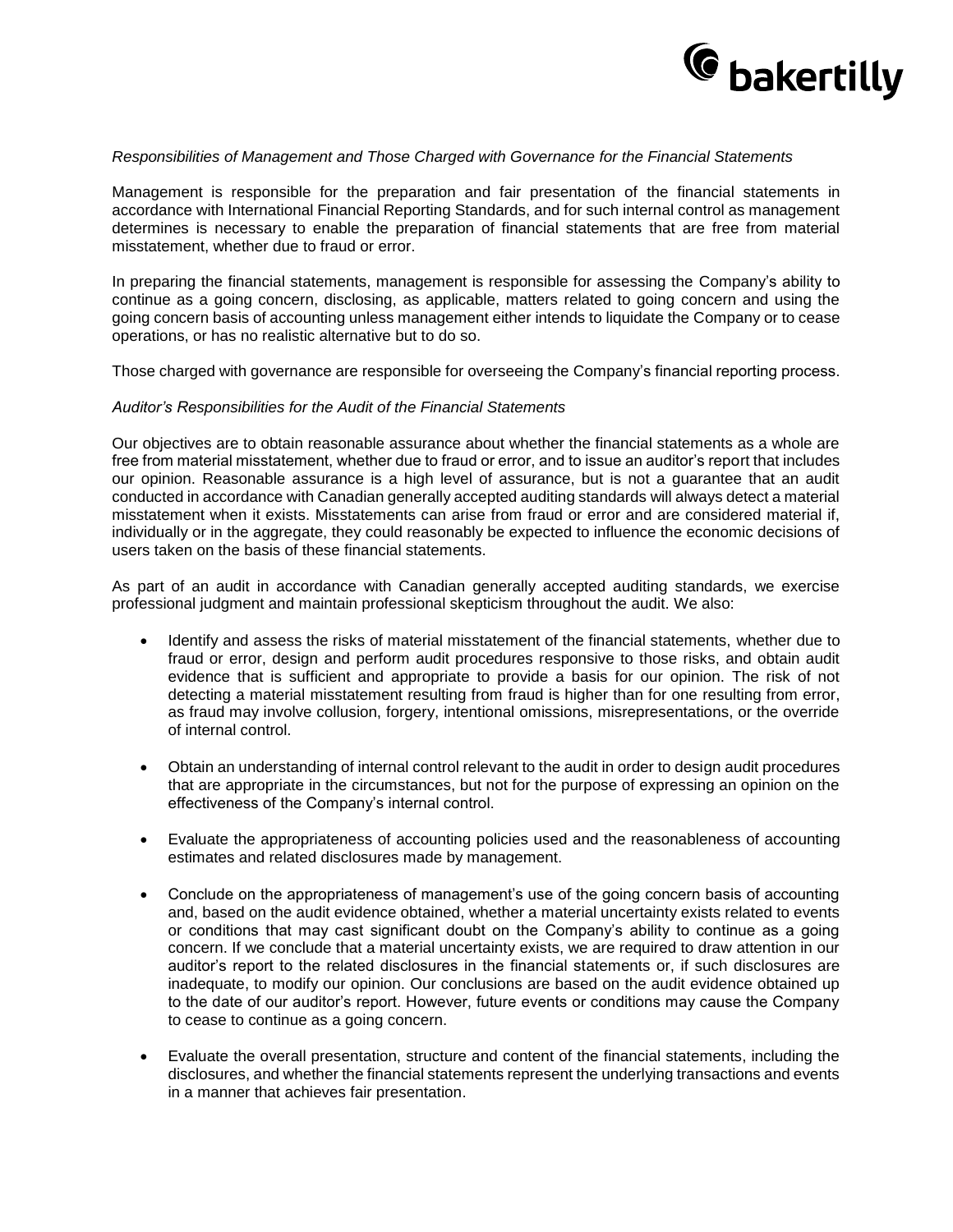

We communicate with those charged with governance regarding, among other matters, the planned scope and timing of the audit and significant audit findings, including any significant deficiencies in internal control that we identify during our audit.

We also provide those charged with governance with a statement that we have complied with relevant ethical requirements regarding independence, and to communicate with them all relationships and other matters that may reasonably be thought to bear on our independence, and where applicable, related safeguards.

The engagement partner on the audit resulting in this independent auditor's report is Anna C. Moreton

Baker Tilly WM LLP

CHARTERED PROFESSIONAL ACCOUNTANTS

Vancouver, B.C. April 30, 2019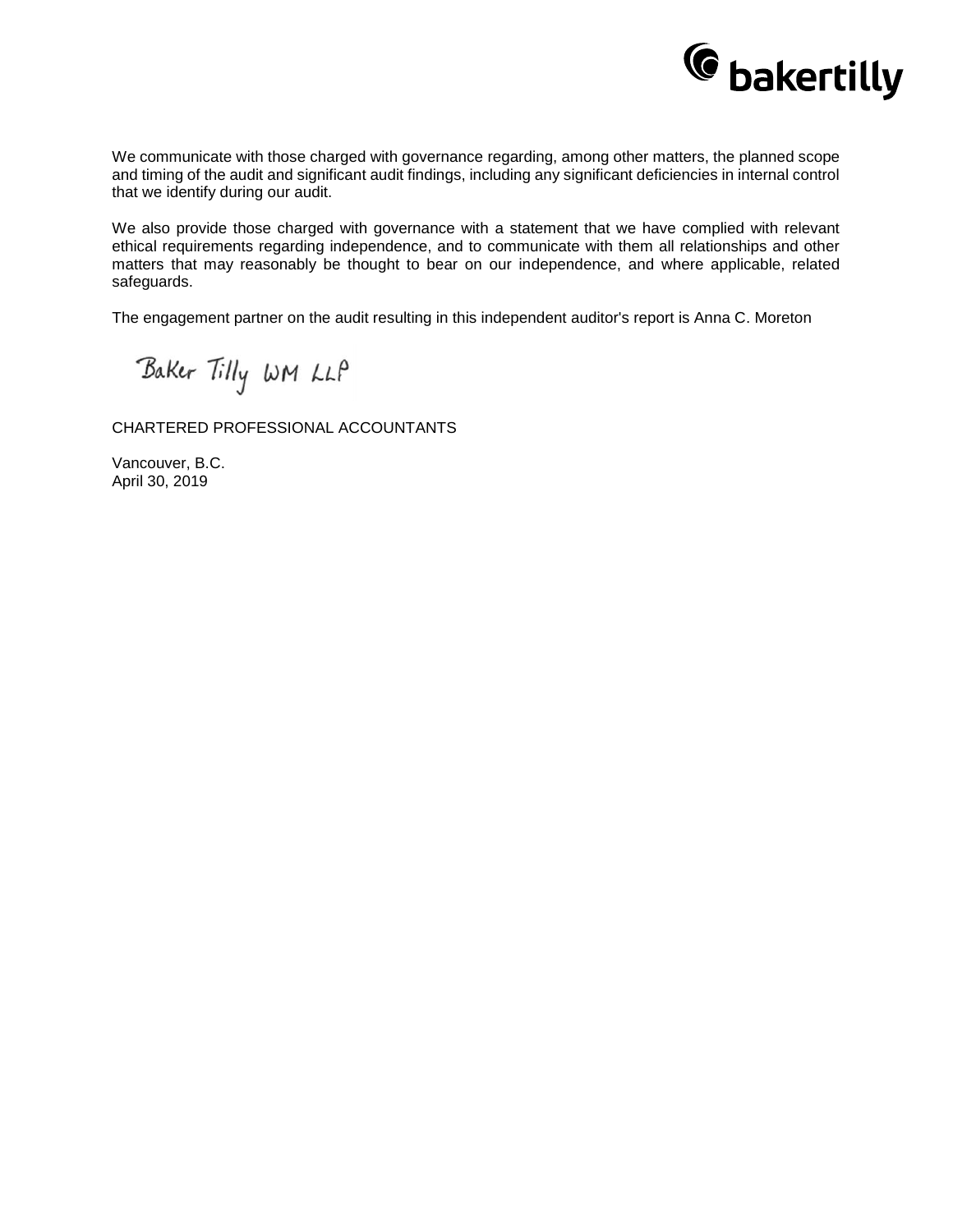|                                                                    | <b>Note</b>             | December 31, 2018 | December 31, 2017 |
|--------------------------------------------------------------------|-------------------------|-------------------|-------------------|
| <b>Assets</b>                                                      |                         |                   |                   |
| <b>Current Assets</b>                                              |                         |                   |                   |
| Cash                                                               |                         | \$<br>6,595,908   | \$<br>1,174,851   |
| GST receivable                                                     |                         | 39,399            | 7,912             |
| Accounts receivable                                                |                         | 9,881             |                   |
| Due from related party                                             |                         |                   | 10                |
| Prepaid and other expenses                                         |                         | 39,390            | 31,064            |
|                                                                    |                         | 6,684,578         | 1,213,837         |
| <b>Non-Current Assets</b>                                          |                         |                   |                   |
| Equipment                                                          | $\overline{\mathbf{4}}$ | 29,784            | 25,378            |
| Intangible assets                                                  | 5,10                    | 424,908           | 177,117           |
| <b>Total Assets</b>                                                |                         | \$<br>7,139,270   | \$<br>1,416,332   |
| <b>Liabilities</b>                                                 |                         |                   |                   |
| <b>Current Liabilities</b>                                         |                         |                   |                   |
| Accounts payable and accrued liabilities                           | 10                      | \$<br>109,203     | \$<br>39,532      |
| Deposits                                                           |                         | 1,140             |                   |
|                                                                    |                         | 110,343           | 39,532            |
| <b>Shareholders' Equity</b>                                        |                         |                   |                   |
| Common shares                                                      | 6                       | 8,250,723         | 1,600,172         |
| Option reserve                                                     | 6                       | 335,353           | 207,239           |
| Deficit                                                            |                         | (1,557,149)       | (430, 611)        |
| <b>Total Equity (Deficiency)</b>                                   |                         | 7,028,927         | 1,376,800         |
| <b>Total Liabilities and Shareholders' Equity</b>                  |                         | 7,139,270<br>\$   | \$<br>1,416,332   |
| <b>Commitments</b>                                                 | 11                      |                   |                   |
| Events after the reporting period                                  | 12                      |                   |                   |
| Approved on behalf of the Board of Directors on April 30, 2019 by: |                         |                   |                   |

*"Clinton Smyth"*

Director

*"David Poole"*

Director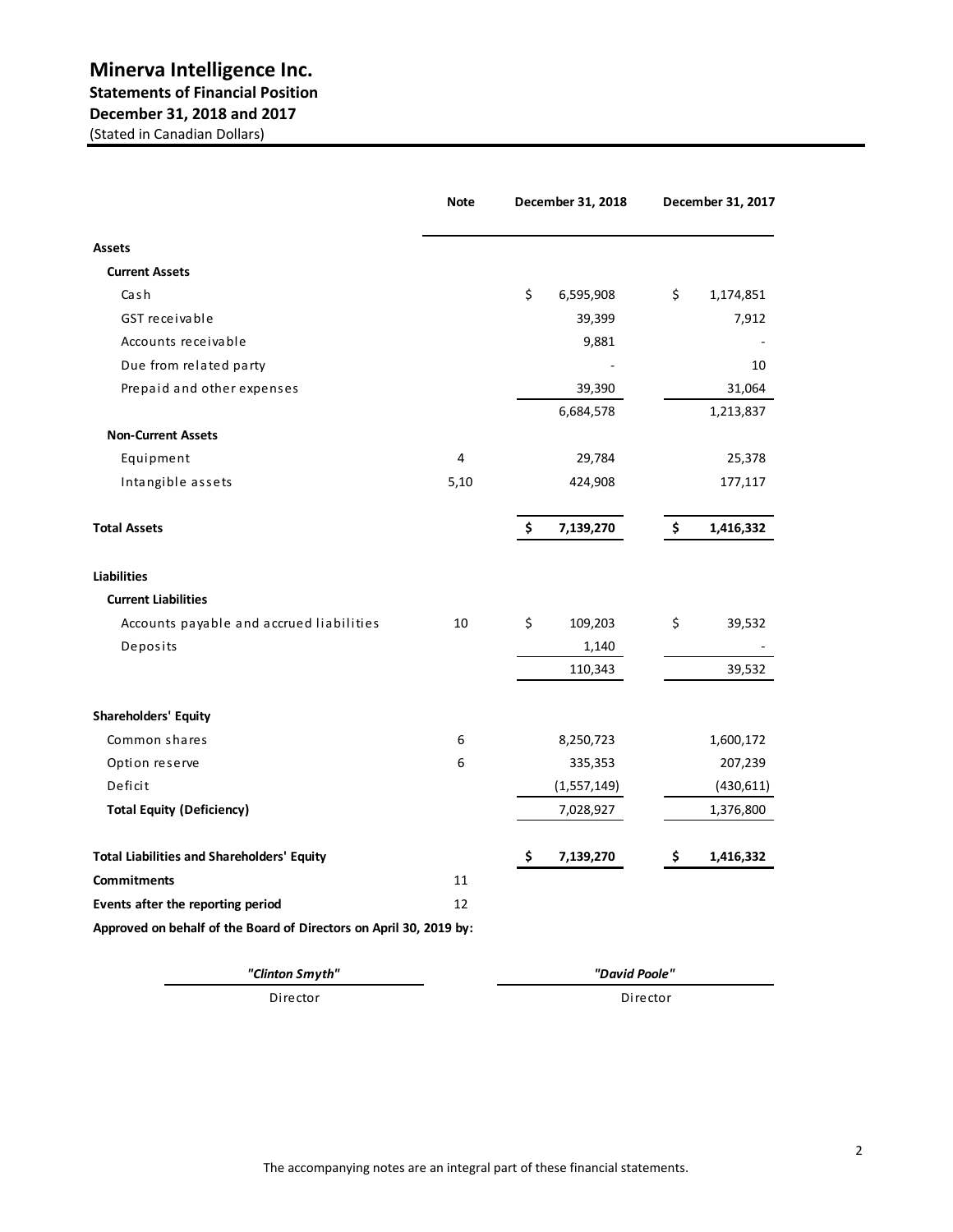## **Minerva Intelligence Inc. Statements of Loss and Comprehensive Loss For the periods ended December 31, 2018 and 2017**

(Stated in Canadian Dollars)

|                                                      | <b>Note</b> | Year ended<br>December 31, 2018 |                    | <b>Period from</b><br><b>Incorporation on May</b><br>17, 2017 to<br>December 31, 2017 |
|------------------------------------------------------|-------------|---------------------------------|--------------------|---------------------------------------------------------------------------------------|
| <b>Sales</b>                                         |             | \$<br>27,750                    | \$                 |                                                                                       |
| <b>Expenses</b>                                      |             |                                 |                    |                                                                                       |
| Advertising and promotion                            |             | 24,004                          |                    |                                                                                       |
| Amortization                                         | 4,5         | 33,455                          |                    | 4,910                                                                                 |
| General and administrative                           | 10          | 106,071                         |                    | 30,286                                                                                |
| Professional fees                                    | 10          | 714,377                         |                    | 41,208                                                                                |
| Research and development                             |             | 24,000                          |                    |                                                                                       |
| Salaries and wages                                   | 10          | 322,840                         |                    | 90,622                                                                                |
| Share-based compensation                             | 10          | 128,114                         |                    | 207,239                                                                               |
| Software application subscriptions                   |             | 55,714                          |                    | 25,205                                                                                |
| Travel                                               |             | 82,767                          |                    | 9,343                                                                                 |
|                                                      |             | (1,491,342)                     |                    | (408, 813)                                                                            |
| <b>Loss from Operations</b>                          |             | (1,463,592)                     |                    | (408, 813)                                                                            |
| <b>Other Items</b>                                   |             |                                 |                    |                                                                                       |
| Foreign exchange gain (loss)                         |             | 336,954                         |                    | (21, 798)                                                                             |
| Interest                                             |             | 100                             |                    |                                                                                       |
|                                                      |             | 337,054                         |                    | (21, 798)                                                                             |
| Loss and comprehensive loss                          |             | \$<br>(1, 126, 538)             | $\ddot{\varsigma}$ | (430, 611)                                                                            |
| Loss per share:                                      |             |                                 |                    |                                                                                       |
| Basic and diluted                                    |             | \$<br>(0.17)                    | \$                 | (0.18)                                                                                |
| Weighted average number of common shares outstanding |             |                                 |                    |                                                                                       |
| Basic and diluted                                    |             | 6,505,905                       |                    | 2,397,590                                                                             |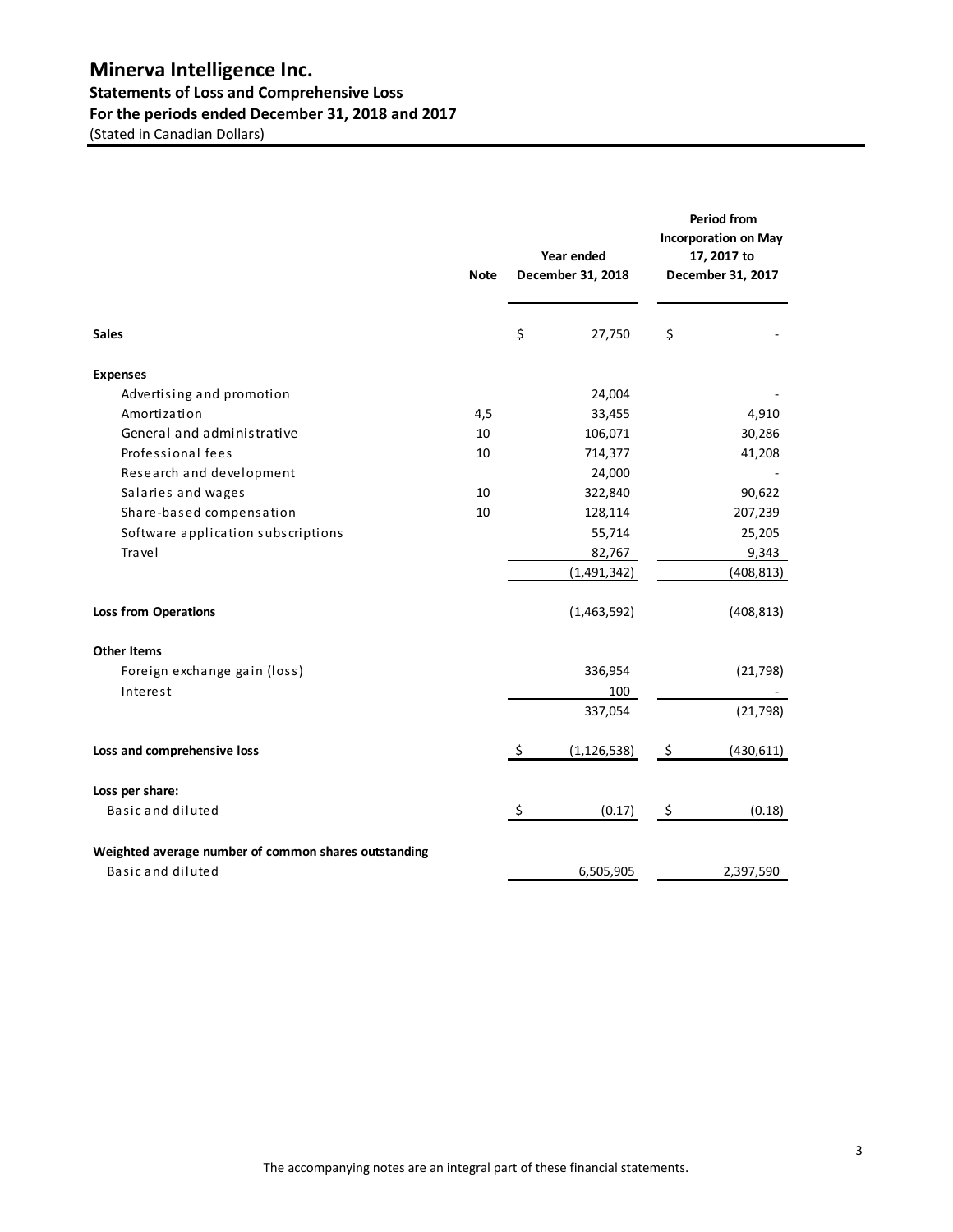## **Minerva Intelligence Inc. Statements of Changes in Shareholders' Equity For the periods ended December 31, 2018 and 2017** (Stated in Canadian Dollars)

|                                 |      | <b>Common Shares</b>     |        |                          |                |                          |                                      |
|---------------------------------|------|--------------------------|--------|--------------------------|----------------|--------------------------|--------------------------------------|
|                                 | Note | Number of Shares         |        | Amount                   | Option reserve | Deficit                  | <b>Total Shareholders'</b><br>Equity |
| Balance at May 17, 2017         |      |                          | $-$ \$ | $-$ \$                   | - \$           | - \$                     |                                      |
| Issue of common shares for cash |      | 4,765,001                |        | 1,606,780                |                | $\overline{\phantom{a}}$ | 1,606,780                            |
| Share issue costs               |      | $\overline{\phantom{a}}$ |        | (6,608)                  |                |                          | (6,608)                              |
| Share-based compensation        |      | $\overline{\phantom{a}}$ |        | $\overline{\phantom{a}}$ | 207,239        |                          | 207,239                              |
| Loss for the period             |      | $\overline{\phantom{a}}$ |        |                          |                | (430, 611)               | (430, 611)                           |
| Balance at December 31, 2017    |      | 4,765,001                |        | 1,600,172                | 207,239        | (430, 611)               | 1,376,800                            |
| Issue of common shares for cash |      | 2,950,000                |        | 6,650,551                |                |                          | 6,650,551                            |
| Share-based compensation        |      | $\overline{\phantom{a}}$ |        | $\overline{\phantom{a}}$ | 128,114        |                          | 128,114                              |
| Loss for the year               |      |                          |        |                          |                | (1, 126, 538)            | (1, 126, 538)                        |
| Balance at December 31, 2018    |      | 7,715,001 \$             |        | $8,250,723$ \$           | $335,353$ \$   | $(1,557,149)$ \$         | 7,028,927                            |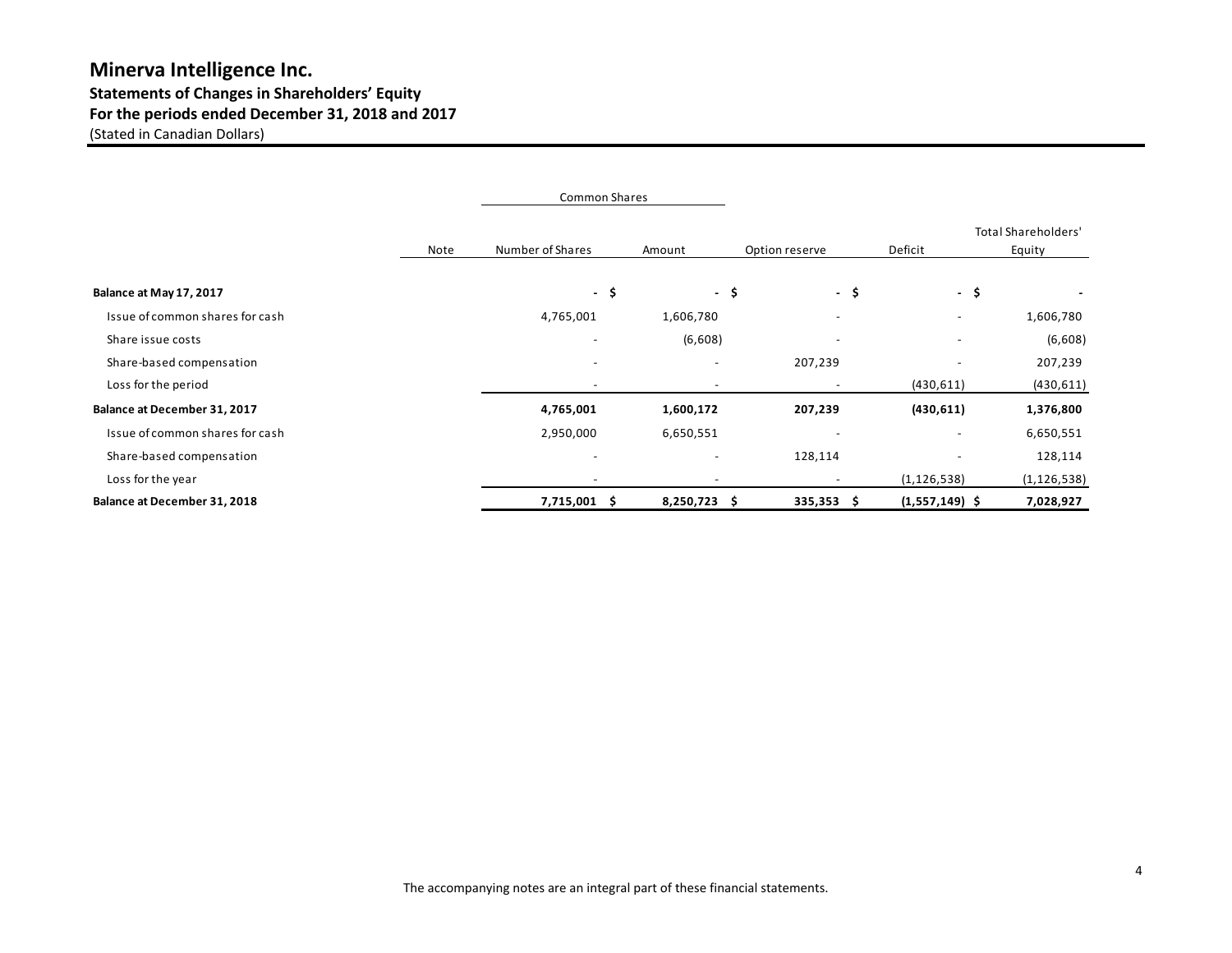|                                              | Year ended<br>December 31,<br>2018 | <b>Period from</b><br>Incorporation on<br>May 17, 2017 to<br>December 31,<br>2017 |
|----------------------------------------------|------------------------------------|-----------------------------------------------------------------------------------|
| <b>Operating Activities</b>                  |                                    |                                                                                   |
| Loss for the period                          | \$<br>(1, 126, 538)                | \$<br>(430,611)                                                                   |
| Items not involving cash                     |                                    |                                                                                   |
| Amortization                                 | 33,455                             | 4,910                                                                             |
| Share-based compensation                     | 128,114                            | 207,239                                                                           |
| Unrealize foreign exchange (gain) loss       | (359, 596)                         |                                                                                   |
| Changes in non-cash working capital items    |                                    |                                                                                   |
| GST receivable                               | (31, 487)                          | (7, 912)                                                                          |
| Accounts receivable                          | (9,881)                            |                                                                                   |
| Due from related party                       | 10                                 | (10)                                                                              |
| Prepaid expenses                             | (8, 326)                           | (31,064)                                                                          |
| Accounts payable and accrued liabilities     | 69,671                             | 39,532                                                                            |
| Cash used in operating activities            | (1,304,578)                        | (217, 916)                                                                        |
| <b>Financing Activities</b>                  |                                    |                                                                                   |
| Issuance of common shares                    | 6,650,551                          | 1,606,780                                                                         |
| Share issue costs                            |                                    | (6,608)                                                                           |
| Cash provided by financing activities        | 6,650,551                          | 1,600,172                                                                         |
| <b>Investing Activities</b>                  |                                    |                                                                                   |
| Acquisition of equipment                     | (15, 497)                          | (30, 288)                                                                         |
| Acquisition of intangible assets             | (270, 155)                         | (177, 117)                                                                        |
| Deposit                                      | 1,140                              |                                                                                   |
| Cash used by investing activities            | (284, 512)                         | (207, 405)                                                                        |
| Effect of exchange differences on cash       | 359,596                            |                                                                                   |
| Net change in cash                           | 5,421,057                          | 1,174,851                                                                         |
| Cash, beginning balance                      | 1,174,851                          |                                                                                   |
| Cash, ending balance                         | 6,595,908<br>s                     | 1,174,851<br>Ş.                                                                   |
| Supplemental cash flow information           |                                    |                                                                                   |
| Cash paid during the period for interest     | \$                                 | \$                                                                                |
| Cash paid during the period for income taxes | \$                                 | \$                                                                                |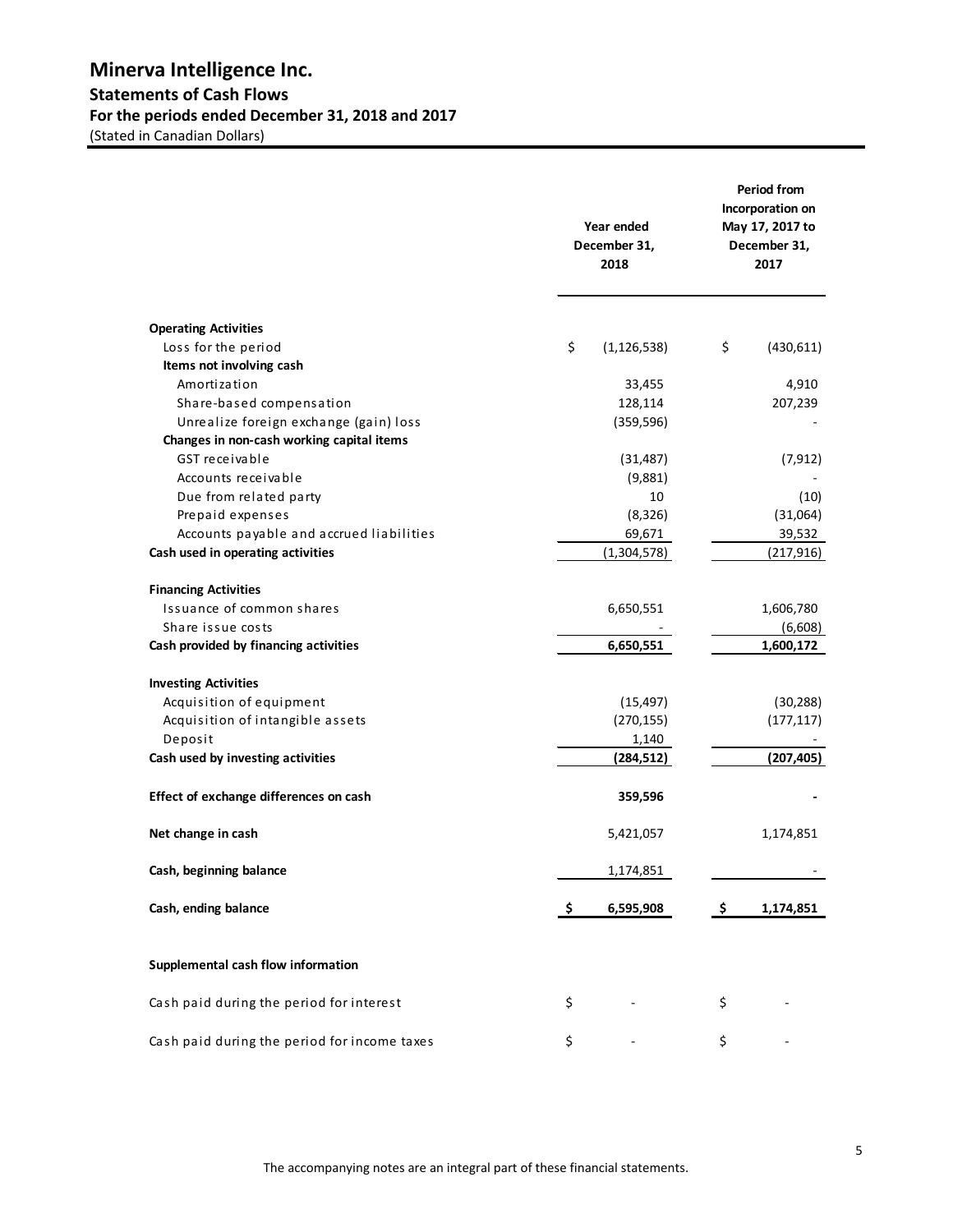#### **1. Nature and Continuance of Operations**

Minerva Intelligence Inc. (the "Company") was incorporated on May 17, 2017 pursuant to the Business Corporations Act of Ontario. On April 23, 2019 the Company was continued into British Columbia from Ontario.

The head office of Minerva is located at Suite 301, 850 West Hastings Street, Vancouver, British Columbia V6C 1E1. The registered office of Minerva is located at 2900 - 595 Burrard Street, Vancouver, B.C. V7X 1J5.

The Company is currently developing artificial intelligence software in order to provide services to mining and exploration companies to reduce costs and improve success rates in minerals exploration, as well as developing artificial intelligence software for use in the environmental protection, land use planning and related industries.

These financial statements are prepared in accordance with International Financial Reporting Standards ("IFRS") applicable to a going concern, which contemplates the Company will continue in operations for the foreseeable future and will be able to realize its assets and discharge its liabilities in the normal course of business. Future operations are dependent on the Company's ability to raise additional financing and the attainment of profitable operations. The Company will require equity or debt financings in order to continue research and development of its intangible assets and fund its administrative operations. These material uncertainties may cast significant doubt about the Company's ability to continue as a going concern.

These financial statements do not include any adjustments relating to the recoverability and classification of recorded asset amounts and classification of liabilities that might be necessary should the Company be unable to continue as a going concern.

#### **2. Basis of Preparation**

a) Statement of compliance

The Company has prepared its financial statements in accordance IFRS since incorporation on May 17, 2017. These financial statements have been prepared in accordance with IFRS issued by the International Accounting Standards Board ("IASB") and Interpretations of the IFRS Interpretations Committee ("IFRICs").

b) Basis of presentation

The financial statements are presented in Canadian dollars and all values are rounded to the nearest dollar except where otherwise indicated. The financial statements have been prepared on an accrual basis, except for cash flow information, and are based on historical costs except for certain financial instruments, which are measured at fair value, as explained in the accounting policies set out in note 3.

#### **3. Summary of Significant Accounting Policies**

a) Cash

Cash in the statement of financial position comprise cash at banks, or held in trust, and short-term deposits with an original maturity of three months or less, which are readily convertible into a known amount of cash. There were no cash equivalents at December 31, 2018 and 2017.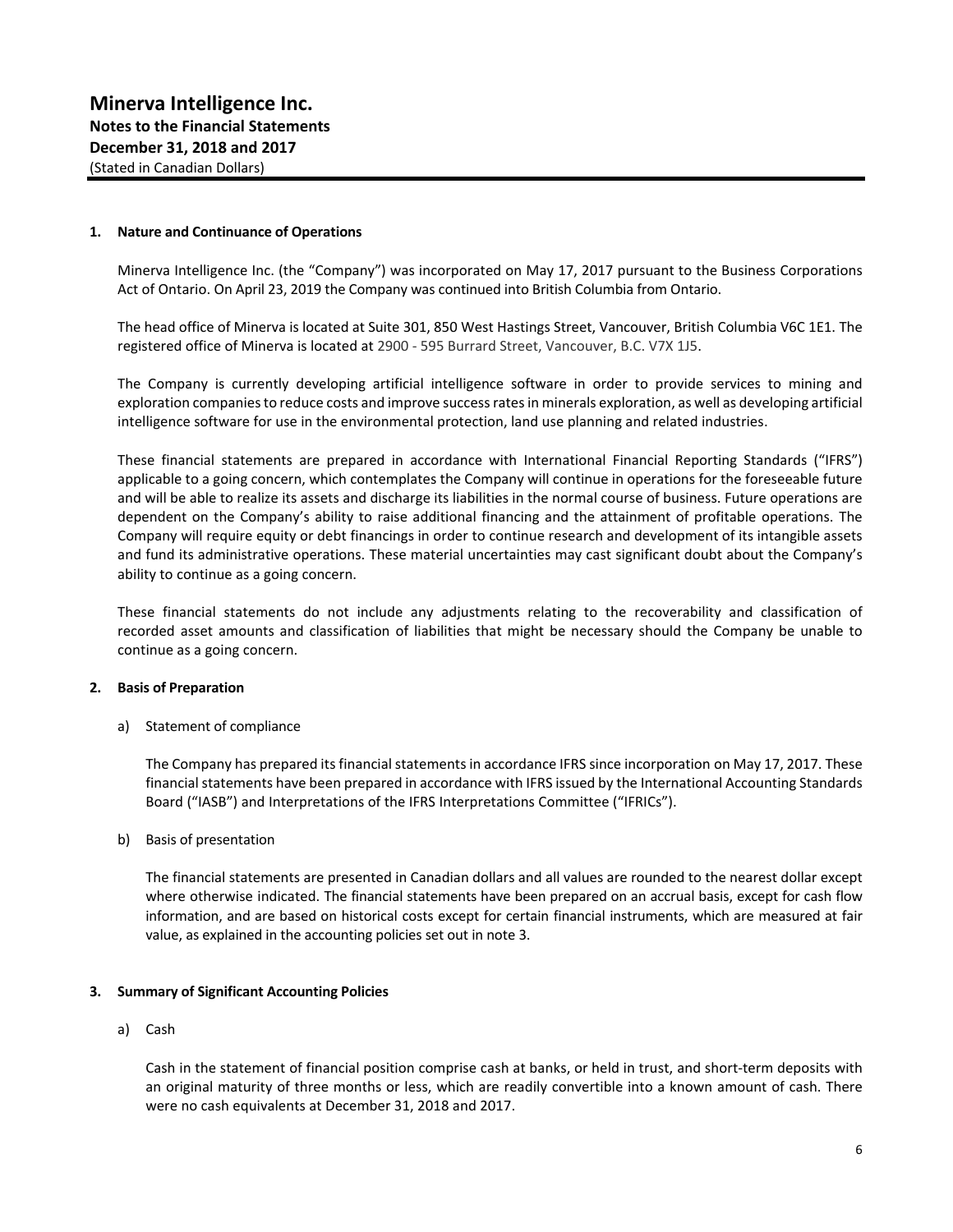#### b) Equipment

Equipment is stated at historical cost less accumulated amortization and accumulated impairment losses.

Subsequent costs are included in the asset's carrying amount or recognized as a separate asset, as appropriate, only when it is probable that future economic benefits associated with the item will flow to the Company and the cost of the item can be measured reliably. The carrying amount of the replaced part is derecognized. All other repairs and maintenance are charged to profit or loss during the fiscal period in which they are incurred.

Gains and losses on disposals are determined by comparing the proceeds with the carrying amount and are recognized in profit or loss.

Amortization is calculated using a straight-line method to allocate the cost of the assets over their useful lives. The amortization rates applicable to each category of equipment are as follows:

| Asset                         | Rate                   |
|-------------------------------|------------------------|
| Computer equipment            | Straight line, 3 years |
| <b>Furniture and fixtures</b> | Straight line, 5 years |

#### c) Intangible assets

Intangible assets consist of costs incurred to acquire and develop the Company's software to earn revenue with respect to the Company's business operations. Development costs are capitalized in accordance with International Accounting Standard ("IAS") 38, Intangible Assets, and accordingly are recognized when the Company can demonstrate (i) the technical feasibility of completing the asset, (ii) the intention to complete and use or sell the asset, (iii) the ability to use or sell the asset, (iv) how the asset will generate probable future economic benefits, (v) the availability of adequate technical, financial and other resources to complete the platform development and to use or sell the asset, and (vi) ability to reliably measure the expenditure attributable to the asset during its development. Costs that do not meet these criteria are considered research costs and are expensed as incurred.

Intangible assets are carried at cost less accumulated amortization and impairment losses, if any.

The Company reviews the intangible assets for amortization and impairment each reporting period. During the year ended December 31, 2018 the Company commenced using the assets with its clients on a limited basis while continuing to enhance and develop the software. Accordingly, during the last quarter of 2018, the Company commenced amortization of the software over a period of five years, and recognized \$22,364 (2017: \$nil) of amortization.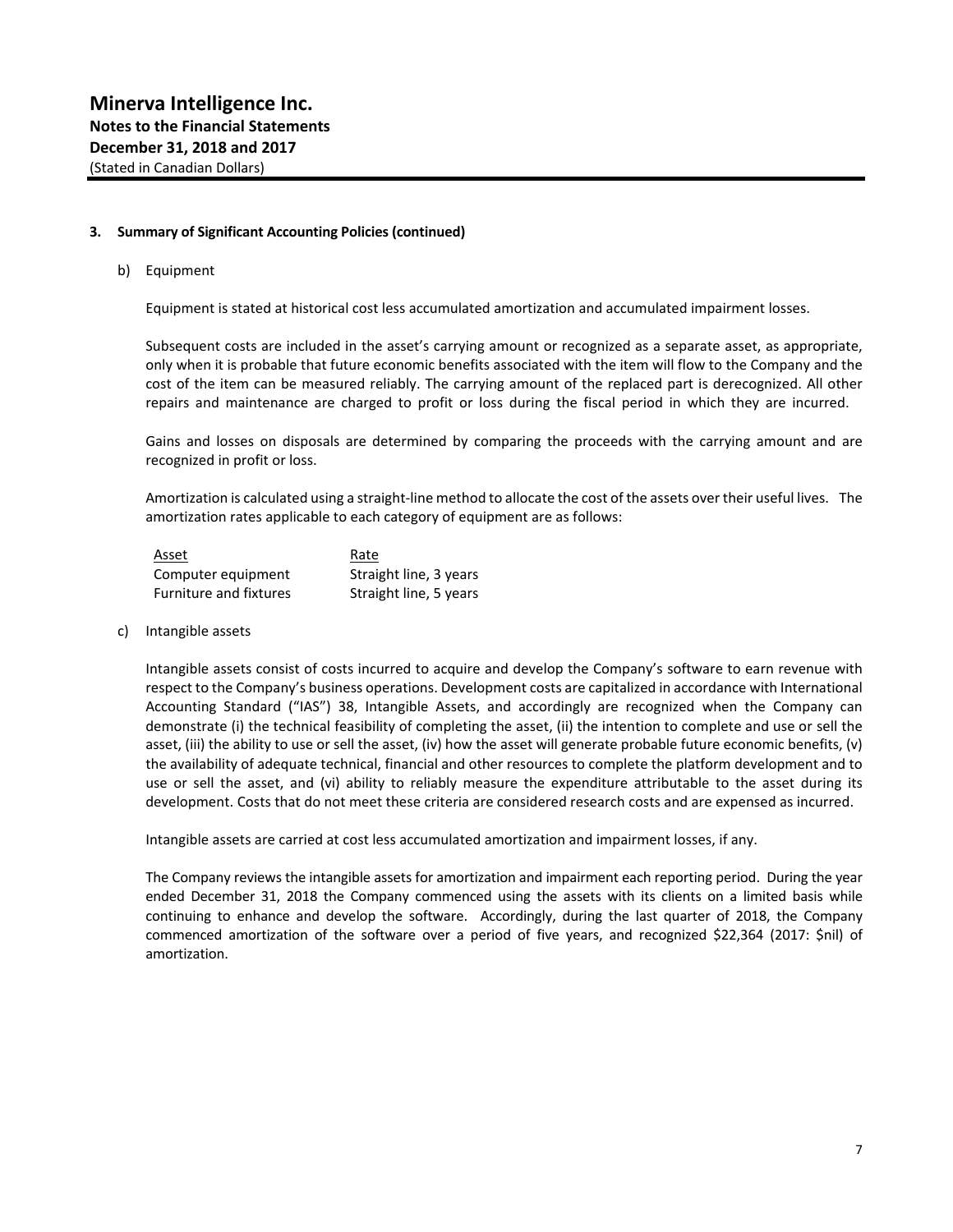#### d) Impairment of non-financial assets

At the end of each reporting period, the Company's non-financial assets are reviewed to determine whether there is any indication that those assets may be impaired. If such indications exist, the recoverable amount of the assets is estimated in order to determine the extent of the impairment, if any. The recoverable amount is the higher of fair value less costs to sell and value in use. Fair value is determined as the amount that would be obtained from the sale of the asset in an arm's length transaction between knowledgeable and willing parties. In assessing value in use, the estimated future cash flows are discounted to their present value using a discount rate that reflects current market assessments of the time value of money and the risks specific to the asset. If the recoverable amount of an asset (or cash generating unit) is estimated to be less than its carrying amount, the carrying amount of the asset is reduced to its recoverable amount and the impairment loss is recognized in profit or loss for the period. For an asset that does not generate largely independent cash inflows, the recoverable amount is determined for the cash generating unit to which the asset belongs. Following the recognition of an impairment loss, the amortization charge applicable to the asset is adjusted prospectively in order to systematically allocate the revised carrying amount, net of any residual value, over the remaining useful life.

Where an impairment subsequently reverses, the carrying amount of the asset isincreased to the revised estimate and its recoverable amount, but to an amount that does not exceed the carrying amount that would have been determined had no impairment loss been recognized for the asset in prior periods. A reversal of an impairment loss is recognized immediately in profit or loss.

#### e) Revenue recognition

Effective January 1, 2018, the Company adopted IFRS 15, Revenue from Contracts with Customers ("IFRS 15"). IFRS 15 supersedes the existing standards and interpretations including IAS 18, Revenue. IFRS 15 introduces a single model for recognizing revenue from contracts with customers with the exception of certain contracts under other IFRSs. The standard requires revenue to be recognized at a point in time or over time in a manner that depicts the transfer of promised goods or services to a customer and at an amount that reflects the expected consideration receivable in exchange for transferring those goods or services.

This is achieved by applying the following five steps:

- 1. Identify the contract with a customer;
- 2. Identify the performance obligations in the contract;
- 3. Determine the transaction price;
- 4. Allocate the transaction price to the performance obligations in the contract; and
- 5. Recognize revenue when (or as) the entity satisfies a performance obligation.

As the Company entered into its first customer contracts in late 2018, the adoption of IFRS 15 did not materially affect the Company's cash flows from operating, investing, or financing activities, its financial position, or its financial performance. Consequently, the Company's opening deficit at January 1, 2018 does not require an adjustment as a result of the adoption of IFRS 15.

#### *Nature of goods and services*

The Company currently provides AI and related consulting services based on the use of its MMI™ system to the minerals exploration industry and certain government organizations, and expects to expand its business into other industries. These services typically result in a single deliverable product.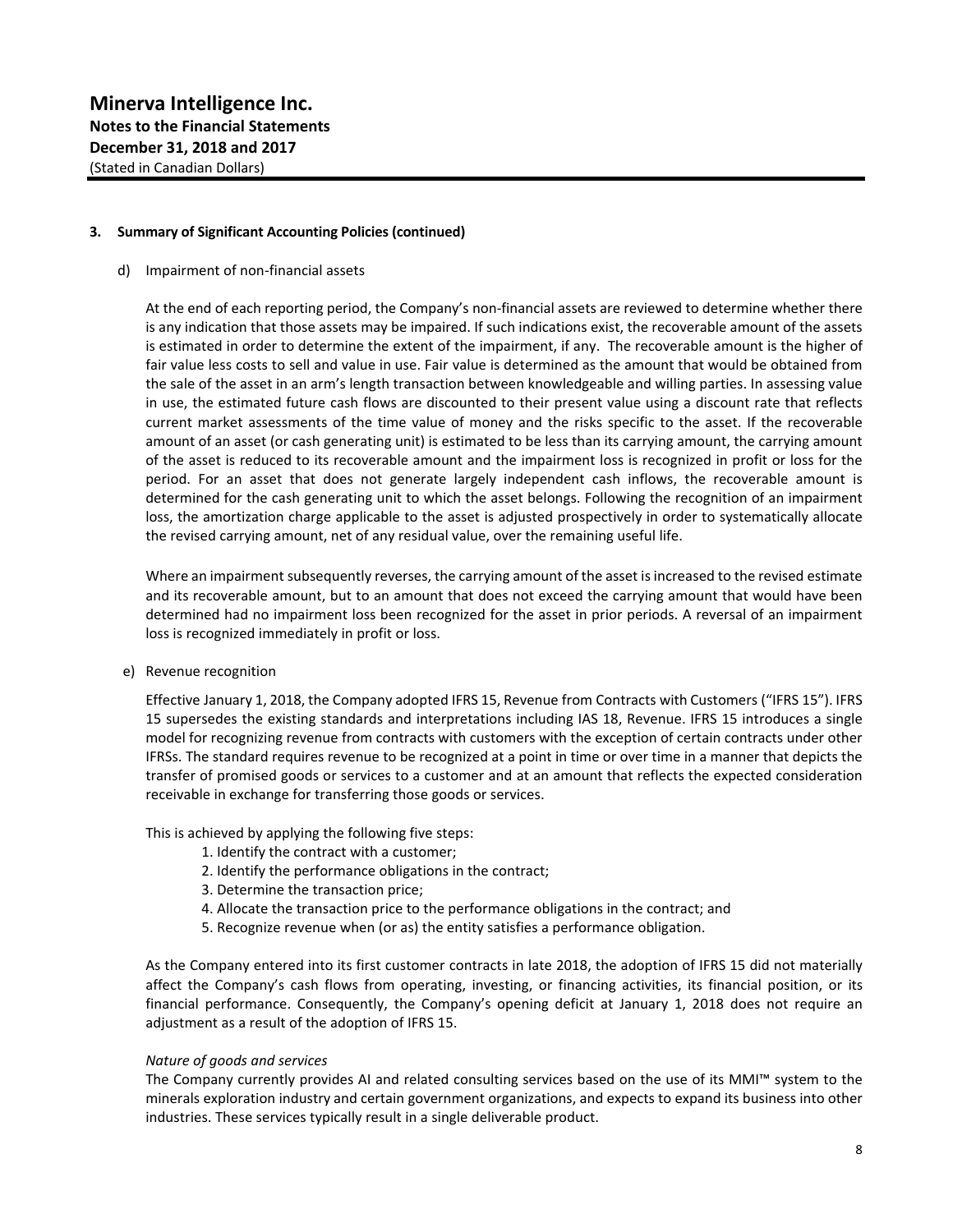#### *e) Revenue recognition (continued)*

Revenue is recognized with respect to AI and related consulting services either:

- upon transfer of control of promised goods or services to the customers in an amount that reflects the consideration the Company expects to receive in exchange for those goods or services; or
- upon invoicing when the contract specifies the expected stage of development of the project and time at which an invoice should be issued. Revenue is generally recognized progressively by reference to the stage of completion of the contract, commonly referred to as the percentage-of-completion method.

The Company's goods and services are generally distinct and accounted for as separate performance obligations. A good or service is distinct if the customer can benefit from it on its own or together with other readily available resources, and the Company's promise to transfer the good or service is separately identifiable from other promises in the contractual arrangement with the customer. When a contract includes more than one performance obligation, the total amount of consideration to be received is allocated to distinct goods and services for each of the goods and services in the customer contract.

SaaS application licenses will provide the customer with a right to use the software. Revenue is recognized for these licenses when the customer can benefit from the licenses, which is typically when it is delivered or made available to the customer. Should the license include separate, prepaid support and maintenance services, those services will be considered to be a separate obligation, and revenue will be recognized pro rata over the term of the license, which is expected to typically be twelve months. Support and maintenance which is billable based upon its occurrence will be recorded as revenue at the time support and/or maintenance is provided.

f) Foreign currencies

The financial statements are presented in Canadian dollars. The Company's functional currency is the Canadian dollar, which is the currency of the primary economic environment in which the Company operates.

Transactions in foreign currencies are translated to the functional currency at exchange rates as at the date of the transactions. Monetary assets and liabilities denominated in foreign currencies are translated to the functional currency using the exchange as at the date of the statement of financial position.

Non-monetary items that are measured in terms of historical cost in a foreign currency are translated using the exchange rates as at the dates of the initial transactions. Non-monetary items measured at fair value in a foreign currency are translated using the exchange rates at the date when the fair value is determined.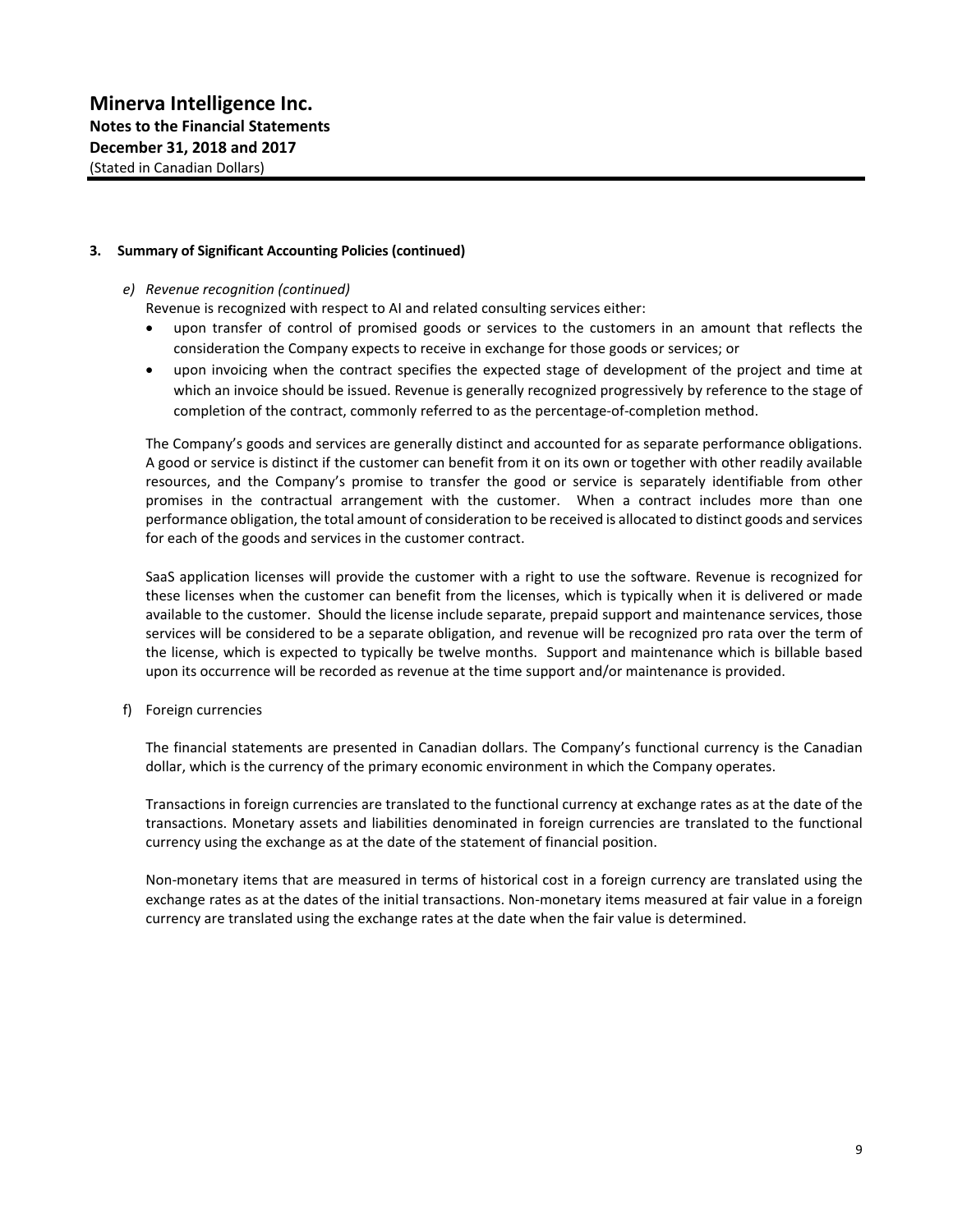#### g) Share-based payments

The Company may grant employees (including directors and senior executives) stock options exercisable for common shares of the Company ("equity-settled transactions"). The costs of equity-settled transactions with employees are measured by reference to the fair value of the equity instruments at the date on which they are granted.

In situations where equity instruments are issued to non-employees for goods or services, the transaction is measured at the fair value of the goods or services received by the entity. When the value of the goods or services cannot be specifically identified, they are measured at the fair value of the share-based payment.

The costs of equity-settled transactions are recognized, together with a corresponding increase in equity or as a liability, over the period in which the performance and/or service conditions are fulfilled, ending on the date on which the relevant employees or counterparties become fully entitled to the award ("vesting date"). The cumulative expense recognized for equity-settled transactions at each reporting date until the vesting date reflects the Company's best estimate of the number of equity instruments that will ultimately vest. The profit or loss charge or credit for a period represents the movement in cumulative expense recognized as at the beginning and end of that period. When stock options are granted with an exercise price in the Company's functional currency, the corresponding amount is recognized in equity, however, when stock options are granted with an exercise price denominated in a currency other than the Company's functional currency, the corresponding amount is recognized as a liability until such time that the option is exercised or has expired. The liability is re-measured at each reporting date and any changes are recorded in profit or loss.

No expense is recognized for awards that do not ultimately vest, except for awards where vesting is conditional upon a market condition, which are treated as vesting irrespective of whether or not the market condition is satisfied provided that all other performance and/or service conditions are satisfied.

Where the terms of an equity-settled award are modified, the minimum expense recognized is the expense as if the terms had not been modified. An additional amount is recognized on the same basis as the amount of the original award for any modification which increases the total fair value of the equity settled transactions or is otherwise beneficial to the employee, or counterparty, as measured at the date of modification.

#### h) Taxation

Income tax expense represents the sum of tax currently payable and deferred tax.

#### *Current income tax*

Current income tax assets and liabilities are measured at the amount expected to be recovered from or paid to the taxation authorities. The tax rates and tax laws used to compute the current income tax expense are those that are enacted or substantively enacted at the date of the statement of financial position.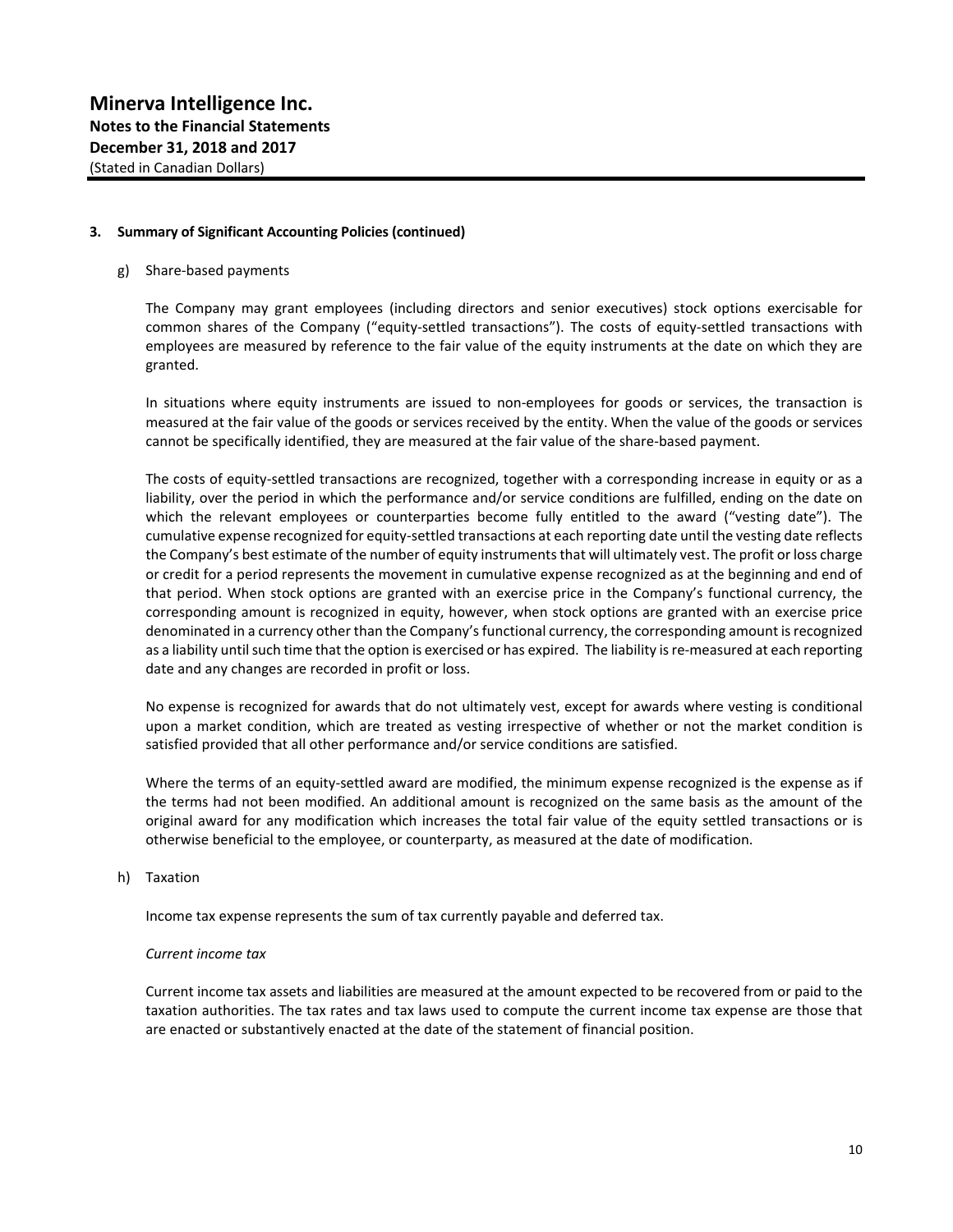h) Taxation (continued)

*Deferred income tax*

Deferred income taxes are determined using the liability method on temporary differences at the date of the statement of financial position between the tax bases of assets and liabilities and their carrying amounts for financial reporting purposes.

Deferred income tax liabilities are recognized for all taxable temporary differences, except:

- where the deferred income tax liability arises from the initial recognition of goodwill or of an asset or liability in a transaction that is not a business combination and, at the time of the transaction, affects neither the accounting profit nor taxable earnings; and
- in respect of taxable temporary differences associated with investments in subsidiaries, associates and interests in joint ventures, where the timing of the reversal of the temporary differences can be controlled and it is probable that the temporary differences will not reverse in the foreseeable future.

Deferred income tax assets are recognized for all deductible temporary differences and carry forward of unused tax credits and unused tax losses, to the extent that it is probable that taxable profit will be available against which the deductible temporary differences and the carry forward of unused tax credits and unused tax losses can be utilized except:

- where the deferred income tax asset relating to the deductible temporary difference arises from the initial recognition of an asset or liability in a transaction that is not a business combination and, at the time of the transaction, affects neither the accounting profit nor taxable earnings; and
- in respect of deductible temporary differences associated with investments in subsidiaries, associates and interests in joint ventures, deferred income tax assets are recognized only to the extent that it is probable that the temporary differences will reverse in the foreseeable future and taxable profit will be available against which the temporary differences can be utilized.

The carrying amount of deferred income tax assets is reviewed at the date of each statement of financial position and reduced to the extent that it is no longer probable that sufficient taxable profit will be available to allow all or part of the deferred income tax assets to be utilized. Unrecognized deferred income tax assets are reassessed at the date of each statement of financial position and are recognized to the extent that it has become probable that future taxable profit will allow the deferred tax asset to be recovered.

Deferred income tax assets and liabilities are measured at the tax rates that are expected to apply to the year when the asset is realized or the liability is settled, based on tax rates (and tax laws) that have been enacted or substantively enacted at the date of the statement of financial position.

Deferred income tax relating to items recognized directly in equity is recognized in equity and not in profit or loss.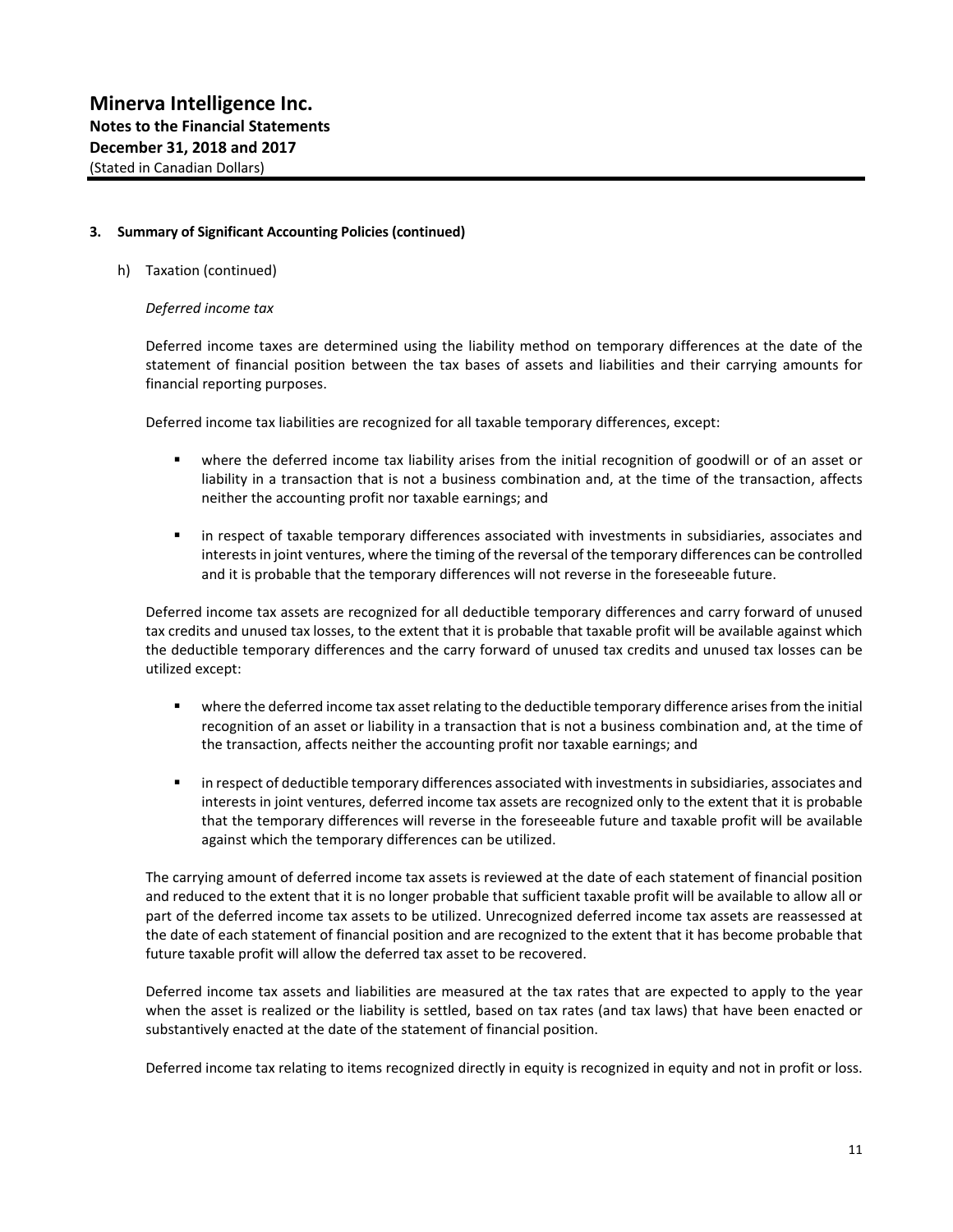#### h) Taxation (continued)

Deferred income tax assets and deferred income tax liabilities are offset if, and only if, a legally enforceable right exists to set off current tax assets against current tax liabilities and the deferred tax assets and liabilities relate to income taxes levied by the same taxation authority on either the same taxable entity or different taxable entities which intend to either settle current tax liabilities and assets on a net basis, or to realize the assets and settle the liabilities simultaneously, in each future period in which significant amounts of deferred tax assets or liabilities are expected to be settled or recovered.

#### i) Earnings (loss) per share

The Company presents basic and diluted earnings (loss) per share data for its common shares. Basic earnings (loss) per share is computed by dividing the earnings (loss) for the period by the weighted average number of common shares outstanding during the period. Diluted earnings per share reflects the potential dilution of common share equivalents, such as outstanding stock options and share purchase warrants, in the weighted average number of common shares outstanding during the period, if dilutive. Common shares that are contingently returnable are not included in the calculation. Diluted loss per share equates to basic loss per share, as the effect of potentially dilutive securities would be anti-dilutive.

#### j) Financial instruments

The Company recognizes a financial asset or financial liability on the statement of financial position when it becomes party to the contractual provisions of the financial instrument. Financial assets are initially measured at fair value, and are derecognized either when the Company has transferred substantially all the risks and rewards of ownership of the financial asset, or when cash flows expire. Financial liabilities are initially measured at fair value and are derecognized when the obligation specified in the contract is discharged, cancelled or expired.

A write-off of a financial asset (or a portion thereof) constitutes a derecognition event. Write-off occurs when the Company has no reasonable expectations of recovering the contractual cash flows on a financial asset.

#### *Classification and measurement*

The Company determines the classification of its financial instruments at initial recognition. Financial assets and financial liabilities are classified according to the following measurement categories:

- i. those to be measured subsequently at fair value, either through profit or loss ("FVTPL") or through other comprehensive income ("FVTOCI"); and,
- ii. those to be measured subsequently at amortized cost.

The classification and measurement of financial assets after initial recognition at fair value depends on the business model for managing the financial asset and the contractual terms of the cash flows. Financial assets that are held within a business model whose objective is to collect the contractual cash flows, and that have contractual cash flows that are solely payments of principal and interest on the principal outstanding, are generally measured at amortized cost at each subsequent reporting period. All other financial assets are measured at their fair values at each subsequent reporting period, with any changes recorded through profit or loss or through other comprehensive income (which designation is made as an irrevocable election at the time of recognition).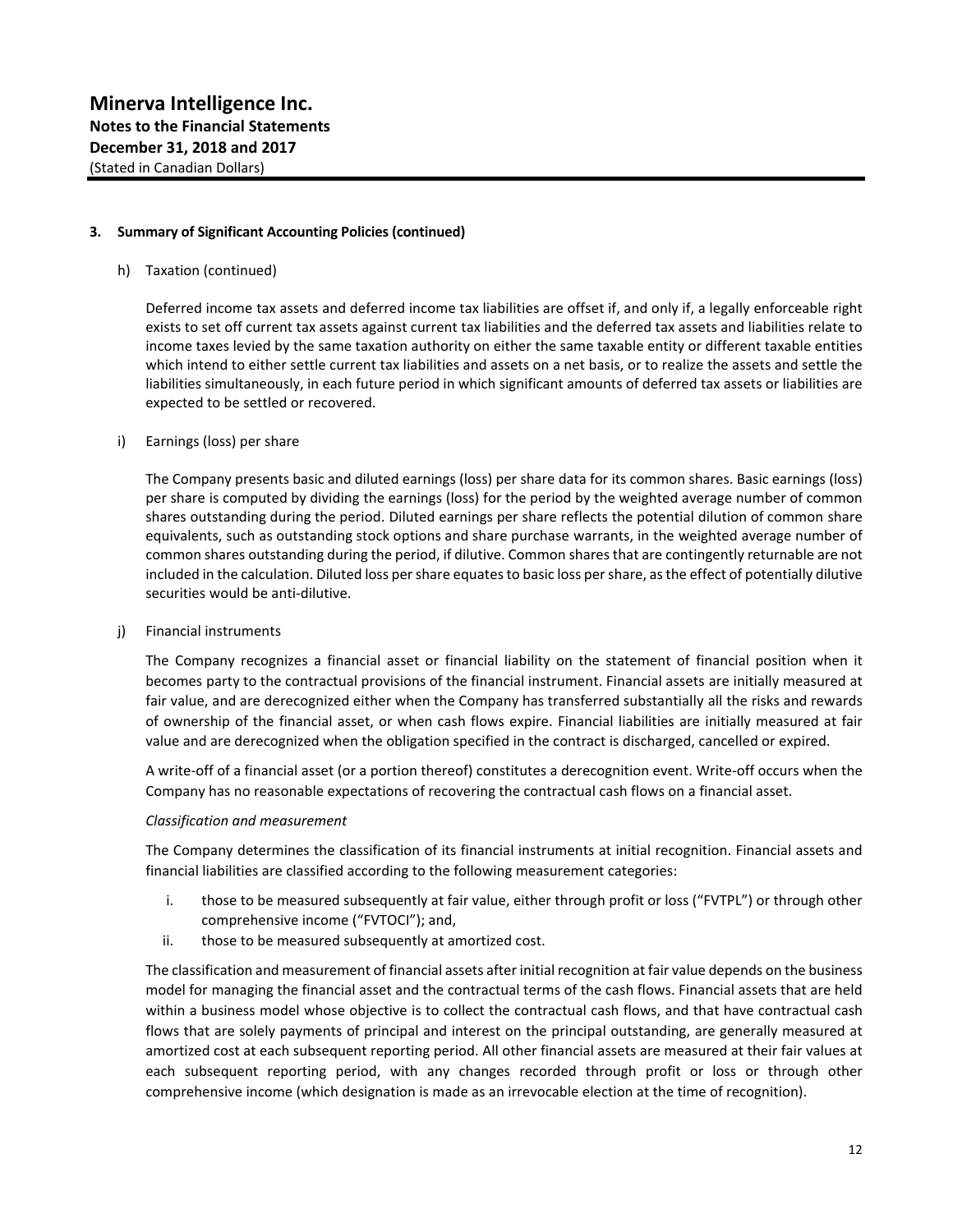j) Financial instruments (continued)

After initial recognition at fair value, financial instruments are classified and measured at either:

- i. amortized cost;
- ii. FVTPL, if the Company has made an irrevocable election at the time of recognition, or when required (for items such as instruments held for trading or derivatives); or,
- iii. FVTOCI, when the change in fair value is attributable to changes in the Company's credit risk.

The Company reclassifies financial assets when and only when its business model for managing those assets changes. Financial liabilities are not reclassified.

Transaction costs that are directly attributable to the acquisition or issuance of a financial asset or financial liability classified as subsequently measured at amortized cost are included in the fair value of the instrument on initial recognition. Transaction costs for financial assets and financial liabilities classified at fair value through profit or loss are expensed in profit or loss.

#### *Classification*

The Company's financial assets consists of cash, which is classified and measured at FVTPL, with realized and unrealized gains or losses related to changes in fair value reported in net loss and accounts receivable which are measured at amortized cost using the effective interest method. The Company's financial liabilities consist of accounts payable and accrued liabilities, which are classified and measured at amortized cost using the effective interest method. Interest expense is reported in net loss.

#### *Impairment*

The Company assesses all information available, including on a forward-looking basis the expected credit losses associated with any financial assets carried at amortized cost. The impairment methodology applied depends on whether there has been a significant increase in credit risk. To assess whether there is a significant increase in credit risk, the Company compares the risk of a default occurring on the asset as at the reporting date with the risk of default as at the date of initial recognition based on all information available, and reasonable and supportable forward-looking information.

#### *Assets carried at amortized cost*

If there is objective evidence that an impairment loss on assets carried at amortized cost has been incurred, the amount of the loss is measured as the difference between the asset's carrying amount and the present value of estimated future cash flows discounted at the financial asset's original effective interest rate. The carrying amount of the asset is then reduced by the amount of the impairment. The amount of the loss is recognized in profit or loss.

If, in a subsequent period, the amount of the impairment loss decreases, and the decrease can be related objectively to an event occurring after the impairment was recognized, the previously recognized impairment loss is reversed to the extent that the carrying value of the asset does not exceed what the amortized cost would have been had the impairment not been recognized. Any subsequent reversal of an impairment loss is recognized in profit or loss.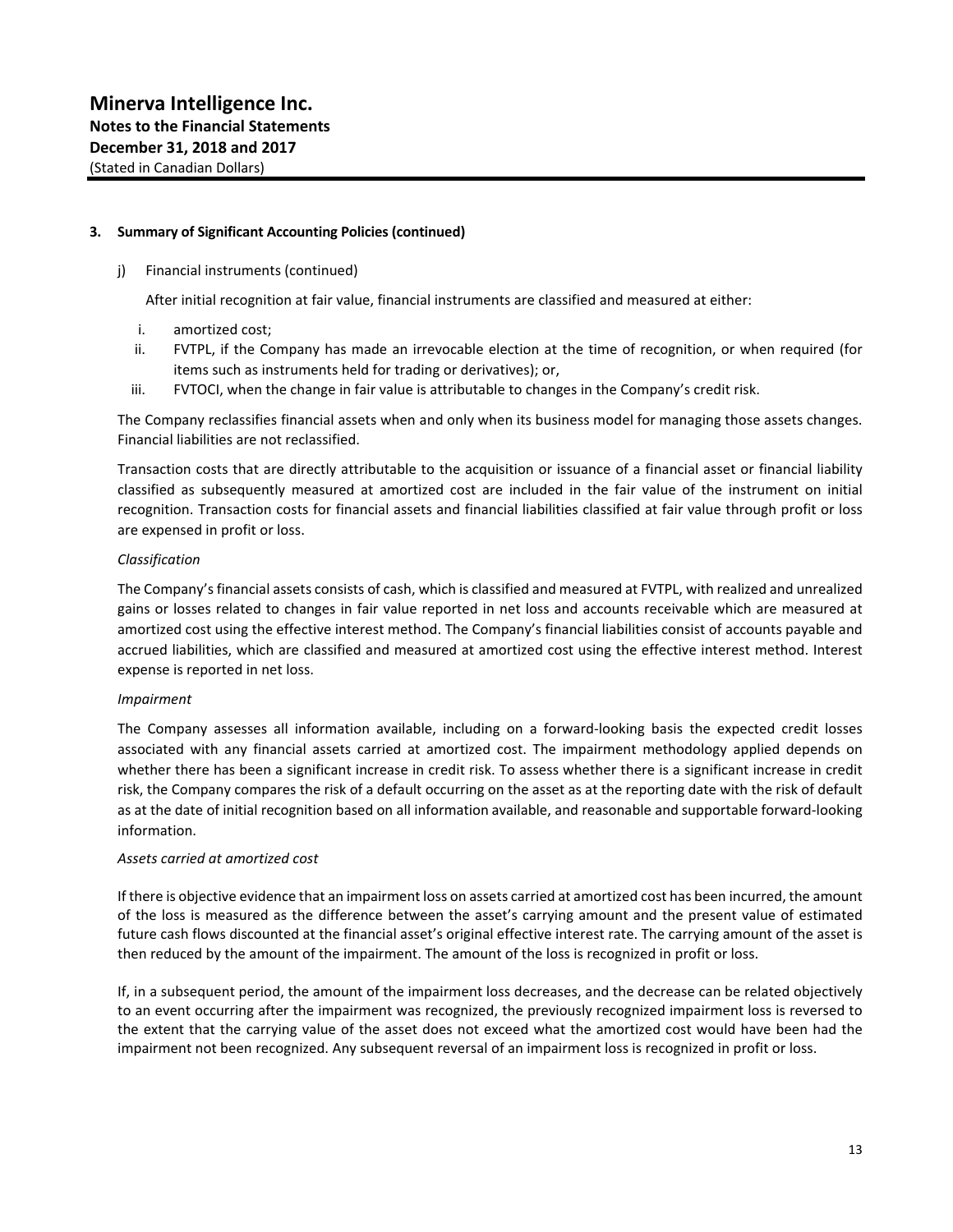#### k) Provisions

Provisions are recognized when the Company has a present obligation (legal or constructive) that has arisen as a result of a past event and it is probable that a future outflow of resources will be required to settle the obligation, provided that a reliable estimate can be made of the amount of the obligation.

Provisions are measured at the present value of the expenditures expected to be required to settle the obligation using a pre-tax rate that reflects current market assessments of the time value of money and the risk specific to the obligation. Any increase in a provision due solely to passage of time is recognized as interest expense.

#### l) Related party transactions

Parties are considered to be related if one party has the ability, directly or indirectly, to control the other party or exercise significant influence over the other party in making financial and operating decisions. Parties are also considered to be related if they are key management personnel of the Company or subject to common control or common significant influence, related parties may be individuals or corporate entities. A transaction is considered to be a related party transaction when there is a transfer of resources, services or obligations between related parties regardless of whether a price is charged. Related party transactions that are in the normal course of business and have commercial substance are measured at the exchange amount.

#### m) Significant accounting judgments and estimates

The preparation of these financial statements requires management to make judgments and estimates and form assumptions that affect the reported amounts of assets and liabilities at the date of the financial statements and reported amounts of expenses and gains or losses during the reporting period. On an ongoing basis, management evaluates its judgments and estimates in relation to assets, liabilities and expenses, gains and losses. Management uses historical experience and various other factors it believes to be reasonable under the given circumstances as the basis for its judgments and estimates. Actual outcomes may differ from these estimates under different assumptions and conditions.

Estimates and assumptions that have the most significant effect on the amounts recognized in these financial statements include: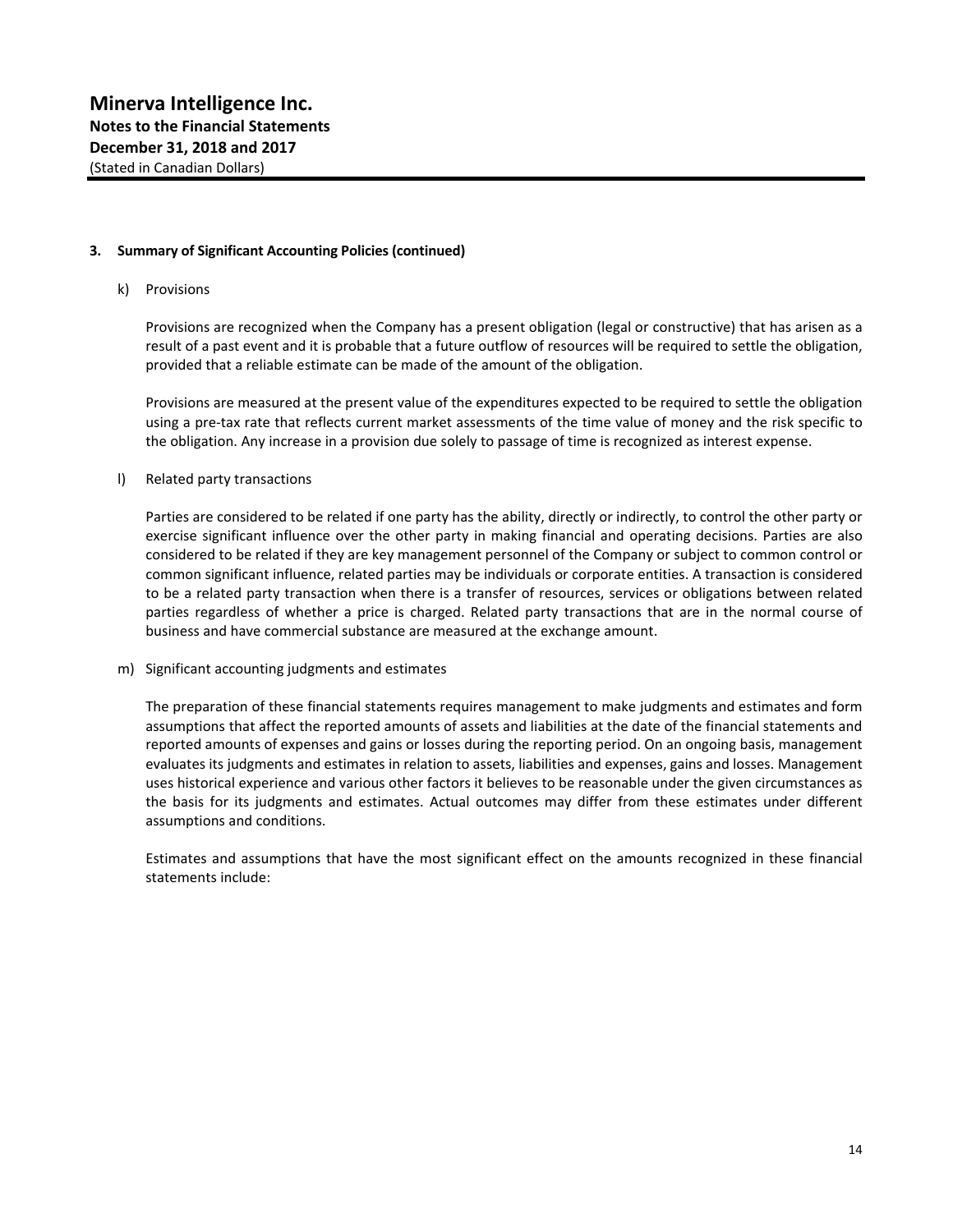m) Significant accounting judgments and estimates (continued)

#### *Deferred tax assets*

Deferred tax assets, including those arising from un-utilized tax losses, require management to assess the likelihood that the Company will generate sufficient taxable earnings in future periods in order to utilize recognized deferred tax assets. Assumptions about the generation of future taxable profits depend on management's estimates of future cash flows. In addition, future changes in tax laws could limit the ability of the Company to obtain tax deductions in future periods. To the extent that future cash flows and taxable income differ significantly from estimates, the ability of the Company to realize the net deferred tax assets recorded at the reporting date could be impacted.

#### *Economic recoverability and probability of future economic benefits of intangible assets and amortization*

Management has determined that intangible asset costs incurred which were capitalized may have future economic benefits and may be economically recoverable. Management uses several criteria in its assessments of economic recoverability and probability of future economic benefits including anticipated cash flows and estimated economic life. The amortization expense related to intangible assets will be determined using estimates relating to the useful life of the intangible assets.

Judgments that have the most significant effect on the amounts recognized in these financial statements include:

#### *Determination of functional currency*

The functional currency of the Company is the currency of the primary economic environment in which it operates. Determination of the functional currency may involve certain judgments to determine the primary economic environment. The functional currency may change if there is a change in events and conditions which determine the primary economic environment.

n) Standards and interpretations issued but not yet effective

At the date of authorization of these financial statements, the IASB has issued the following new and revised Standards and Interpretations which are not yet effective:

**IFRS 16** New accounting standard that replaces IAS 17, IFRIC 4, SIC 15, and SIC 27 for the recognition, measurement, presentation, and disclosure of leases for both the lessee and lessor (effective for annual periods beginning on or after January 1, 2019).

The Company has not early adopted this standard, however due to the renewal of the office lease by the Company, it is expected to have a material impact on the results and financial position of the Company when the standard is adopted.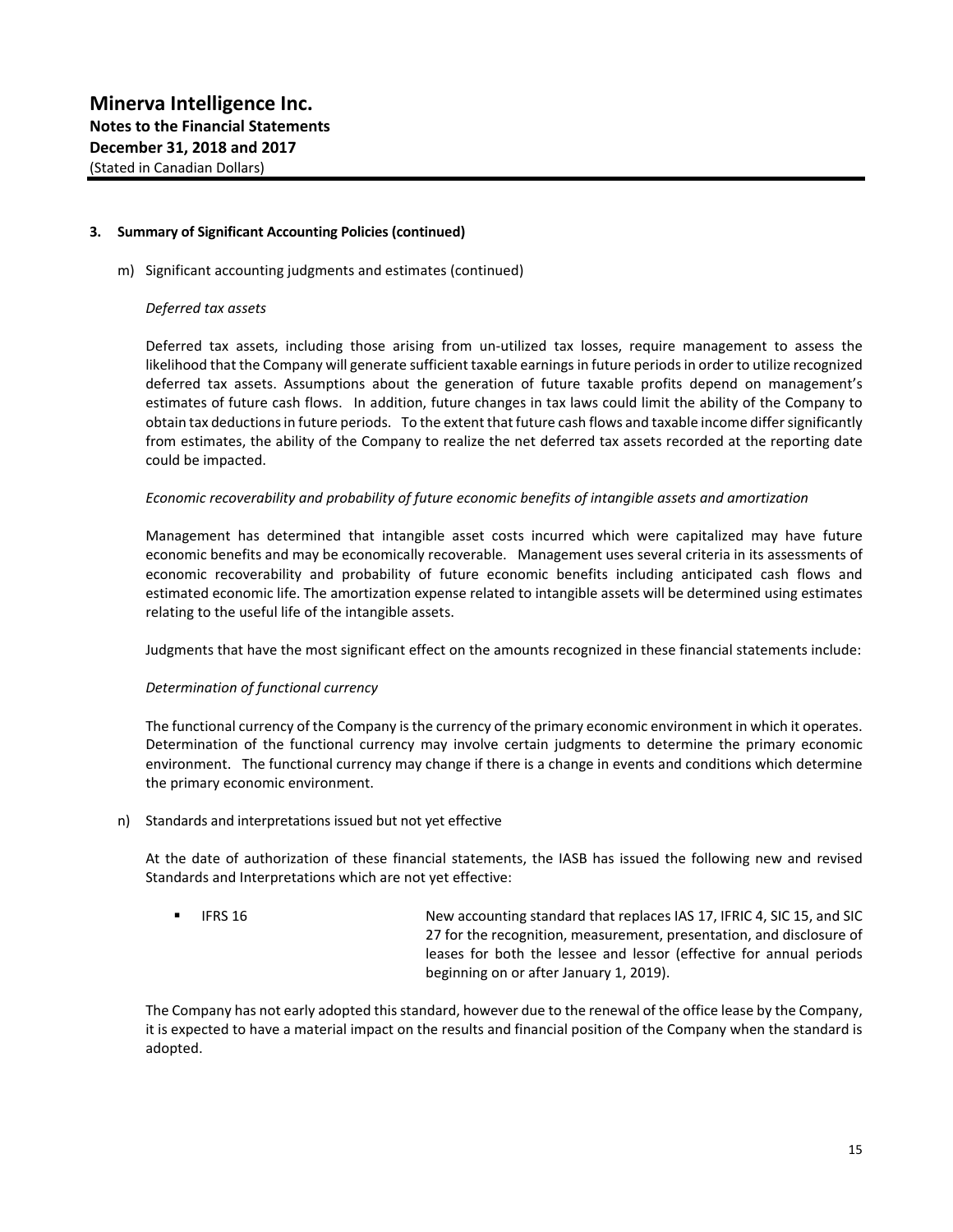### **4. Equipment**

|                                  |                     | <b>Furniture and</b><br>Computer |    |                      |              |
|----------------------------------|---------------------|----------------------------------|----|----------------------|--------------|
|                                  |                     | Equipment                        |    | <b>Fixtures</b>      | <b>Total</b> |
| Cost:                            |                     |                                  |    |                      |              |
| December 31, 2017                | \$                  | 28,221                           | \$ | 2,067                | \$<br>30,288 |
| Additions                        |                     | 13,031                           |    | 2,466                | 15,497       |
| December 31, 2018                | $\ddot{\varsigma}$  | 41,252                           | \$ | 4,533                | \$<br>45,785 |
| <b>Accumulated amortization:</b> |                     |                                  |    |                      |              |
| December 31, 2017                | \$                  | 4,703                            | Ŝ. | 207 <sup>5</sup>     | 4,910        |
| Additions                        |                     | 10,467                           |    | 624                  | 11,091       |
| December 31, 2018                | $\ddot{\varsigma}$  | 15,170                           | \$ | 831                  | \$<br>16,001 |
| Net book value:                  |                     |                                  |    |                      |              |
| At December 31, 2018             | $\ddot{\bm{\zeta}}$ | 26,082 \$                        |    | $3,702$ \$           | 29,784       |
|                                  |                     |                                  |    |                      |              |
|                                  |                     |                                  |    |                      |              |
|                                  |                     | Computer                         |    | <b>Furniture and</b> |              |
|                                  |                     | Equipment                        |    | <b>Fixtures</b>      | <b>Total</b> |
| Cost:                            |                     |                                  |    |                      |              |
| May 17, 2017                     | \$                  |                                  | \$ |                      | \$           |
| Additions                        |                     | 28,221                           |    | 2,067                | 30,288       |
| September 30, 2017               | \$                  | 28,221                           | \$ | 2,067                | \$<br>30,288 |
|                                  |                     |                                  |    |                      |              |
| <b>Accumulated amortization:</b> |                     |                                  |    |                      |              |
| May 17, 2017                     | \$                  |                                  | \$ |                      | \$           |
| Additions                        |                     | 4,703                            |    | 207                  | 4,910        |
| December 31, 2017                | \$                  | 4,703                            | \$ | 207                  | \$<br>4,910  |
| Net book value:                  |                     |                                  |    |                      |              |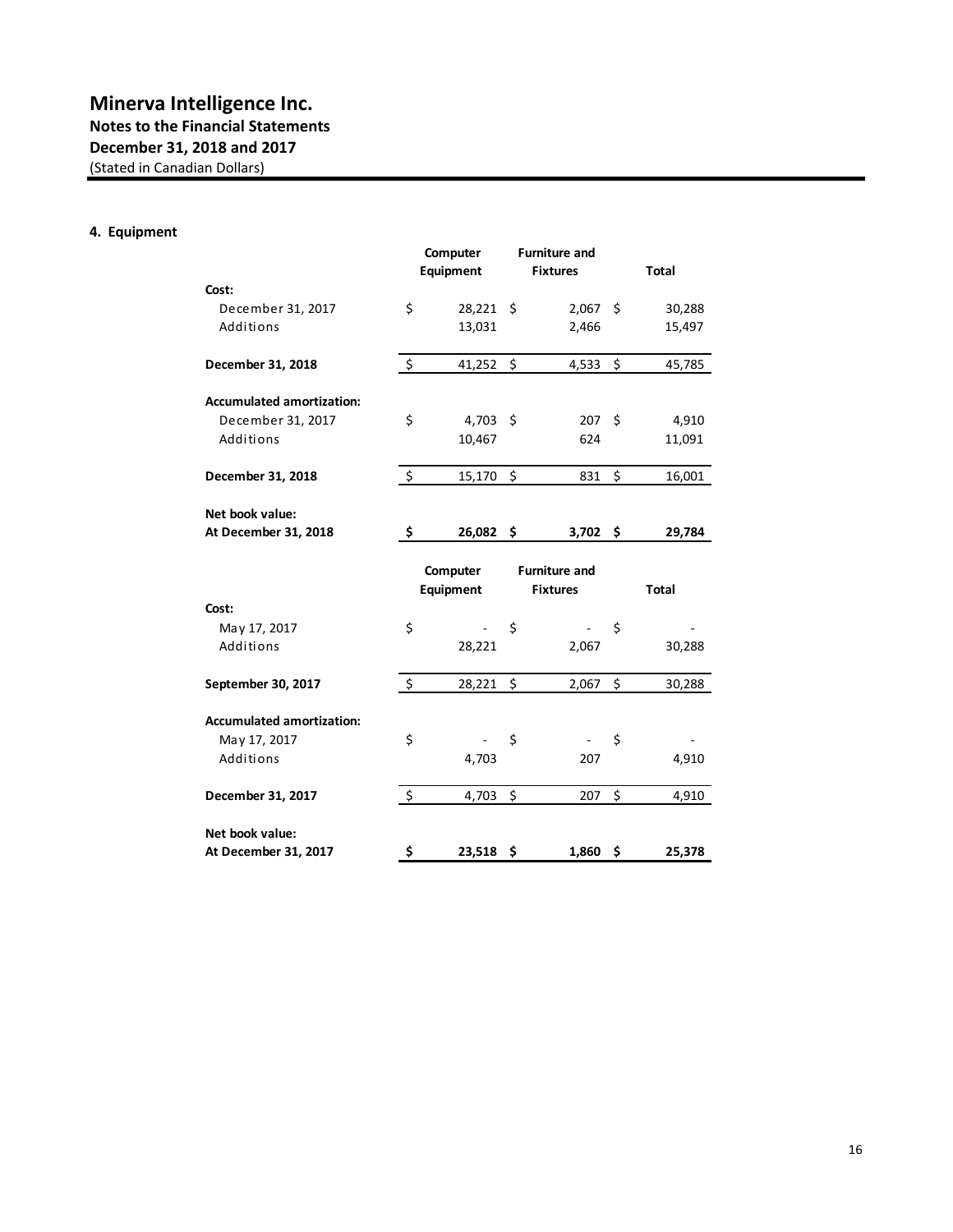#### **5. Intangible Assets**

During the period ended December 31, 2017, the Company purchased certain intangible assets from a private company with Directors in common for \$123,490 (USD\$100,000). The acquired intangible assets are being used in the development of the Company's internally generated intangible assets.

The Company reviewsthe intangible assets for amortization and impairment each reporting period. During the year ended December 31, 2018 the Company commenced using the assets with its clients on a limited basis while continuing to enhance and develop the software. Accordingly, during the last quarter of 2018, the Company commenced amortization of the software over a period of five years, and recognized \$22,364 (2017: \$nil) of amortization.

|                                  | Software under |
|----------------------------------|----------------|
|                                  | development    |
| Cost:                            |                |
| December 31, 2017                | \$<br>177,117  |
| Additions                        |                |
| Salaries and wages (Note 10)     | 136,851        |
| Consulting fees                  | 133,304        |
| December 31, 2018                | \$<br>447,272  |
| <b>Accumulated amortization:</b> |                |
| December 31, 2017                | \$             |
| Additions                        | 22,364         |
| December 31, 2018                | \$<br>22,364   |
| Net book value:                  |                |
| At December 31, 2018             | \$<br>424,908  |
|                                  | Software under |
|                                  | development    |
| Cost:                            |                |
| May 17, 2017                     | \$             |
| Acquisition                      | 123,490        |
| Salaries and wages               | 18,427         |
| Consulting fees                  | 35,200         |
| December 31, 2017                | \$<br>177,117  |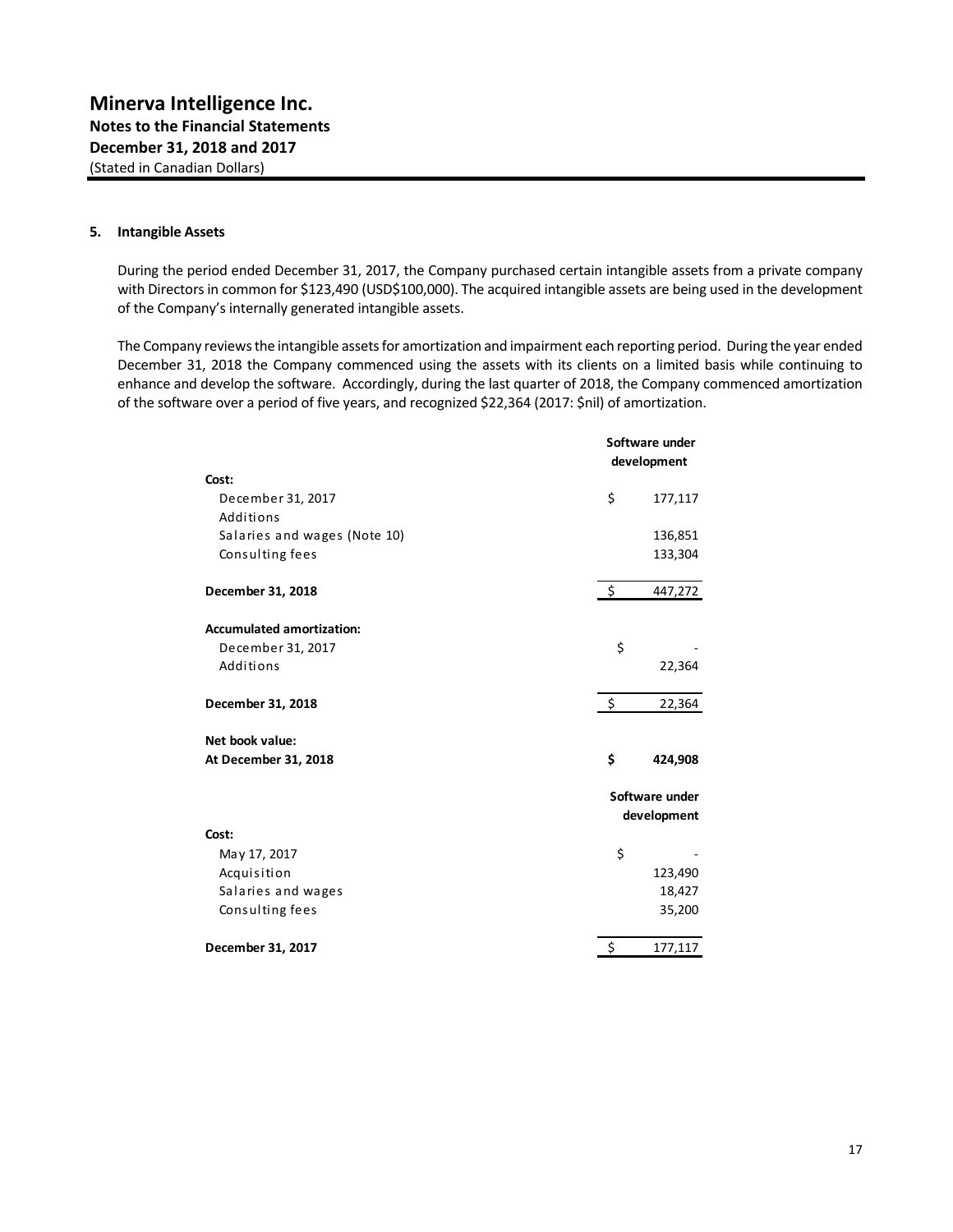#### **6. Shareholders' Equity**

a) Authorized and issued share capital:

The Company has authorized an unlimited number of common shares without par value and an unlimited number of special shares, issuable in series, without par value.

During the period ended December 31, 2017, the Company issued:

- 3,500,001 common shares at a price of USD\$0.001 per share for total proceeds of \$4,642.
- 1,265,000 common shares at a price of USD\$1.00 per share for total proceeds of \$1,602,138 and paid share issue costs of \$6,608.

During the year ended December 31, 2018, the Company issued:

- 1,500,000 common shares at a price of USD\$1.00 per share for proceeds of \$1,914,045.
- 1,450,000 common shares at a price of USD\$2.50 per share for proceeds of \$4,736,506.

#### b) Loss per share:

Basic and diluted loss per share

|                                                                   | Period ended December 31, |                 |  |  |
|-------------------------------------------------------------------|---------------------------|-----------------|--|--|
|                                                                   | 2018                      | 2017            |  |  |
| Net loss for the period                                           | \$(1, 126, 538)           | S.<br>(430,611) |  |  |
| Weighted average outstanding common shares (basic<br>and diluted) | 6,505,905                 | 2,397,590       |  |  |
| Basic and diluted loss per common share                           | Ś<br>(0.17)               | S<br>(0.18)     |  |  |

c) Stock options

The Company has adopted a Share Incentive Plan (the "Plan") which provides the Board of Directors of the Company the ability, in its discretion, to grant to directors, officers, employees and consultants of the Company options and other equity-based awards to purchase common shares, provided that the number of common shares reserved for issuance under the Plan shall not exceed fifteen percent (15%) of the then issued and outstanding common shares. Options granted under the Plan will be exercisable for a period of up to ten (10) years. Upon completion of the amalgamation with Two Owls, the Board will amend the plan to comply with listing requirements. The Board of Directors will determine the price per common share and the number of common shares which may be allocated to each director, officer, employee and consultant and all other terms and conditions of the options and other equity-based awards granted under the Plan.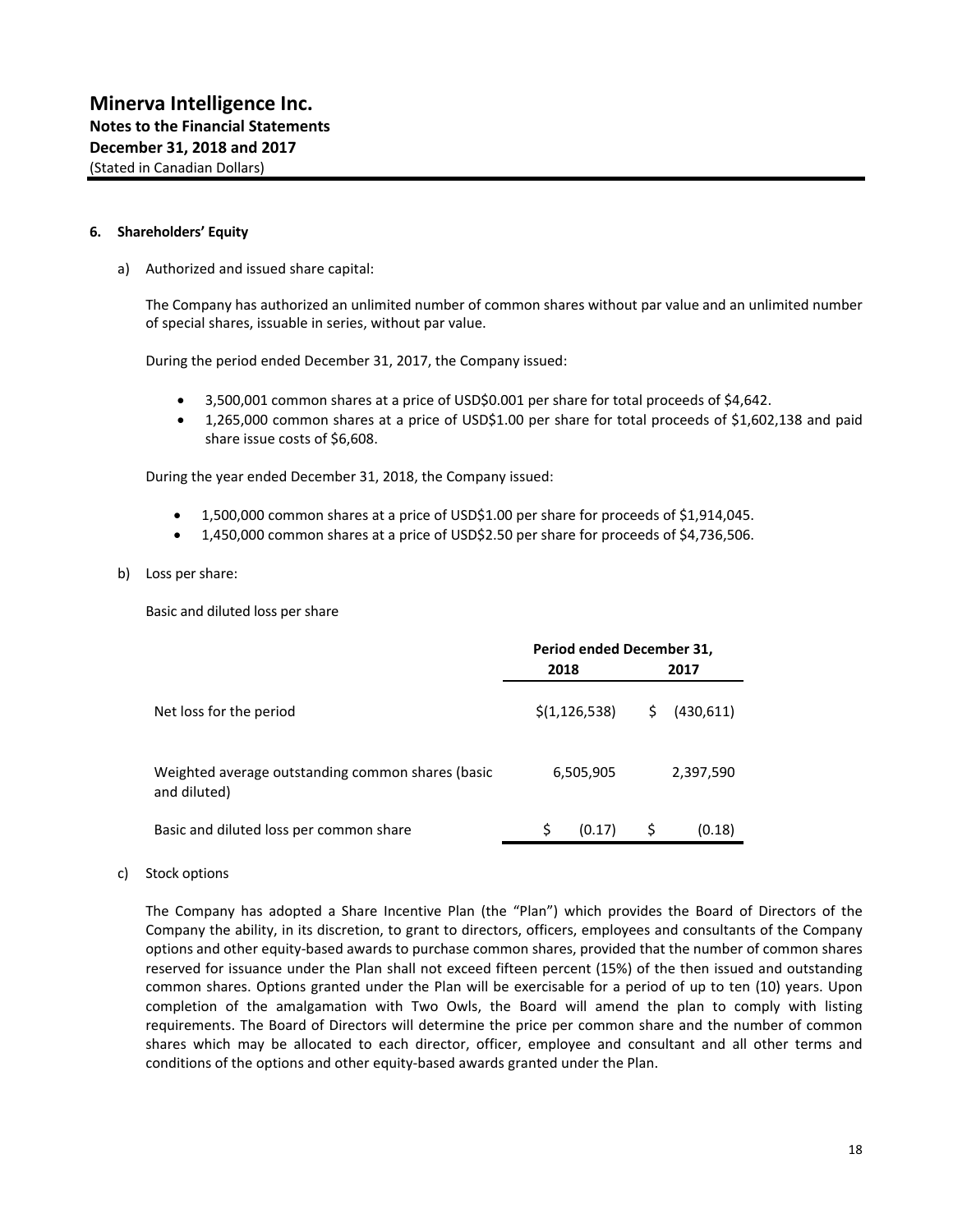#### **6. Shareholders' Equity (continued)**

c) Stock options (continued)

|                                | <b>Number</b><br>of Options | Weighted<br>Average<br><b>Exercise</b><br>Price |
|--------------------------------|-----------------------------|-------------------------------------------------|
| Outstanding, May 17,2017       |                             | \$<br>$\qquad \qquad \blacksquare$              |
| Granted                        | 390,000                     | 1.27                                            |
| Outstanding, December 31, 2017 | 390,000                     | 1.27                                            |
| Outstanding, December 31, 2018 | 390,000                     | \$<br>1.27                                      |

Stock options outstanding at December 31, 2018 are as follows:

| <b>Expiry Date</b> | Outstanding | <b>Exercisable</b> | <b>Exercise</b><br>Price<br>per<br><b>Share</b> | Remaining<br>Contractual<br>Life (years) |
|--------------------|-------------|--------------------|-------------------------------------------------|------------------------------------------|
| July 22, 2022      | 390,000     | 260,000            | \$1.27                                          | 3.56                                     |
|                    | 390,000     | 260,000            |                                                 |                                          |

On July 17, 2017, the Company granted 390,000 stock options to directors of the Company to acquire 390,000 common shares of the Company with an expiry date of July 16, 2022 at an exercise price of \$1.27 per share. The options have a total fair value, calculated using the Black-Scholes option pricing model of \$368,687 or \$0.95 per option assuming an expected life of 5 years, a risk-free interest rate of 1.50%, an expected dividend rate of 0.00%, share price of \$1.27 and an expected annual volatility coefficient of 100%. Volatility was determined using volatility of comparable public companies. The options granted during the period vest as follows: 1/3 upon grant, 1/3 on the first anniversary date of grant and 1/3 on the second anniversary date of grant. Fair value of vested options during the year ended December 31, 2018 was \$128,114 (period ended December 31, 2017: \$207,239) and was recorded as share-based compensation.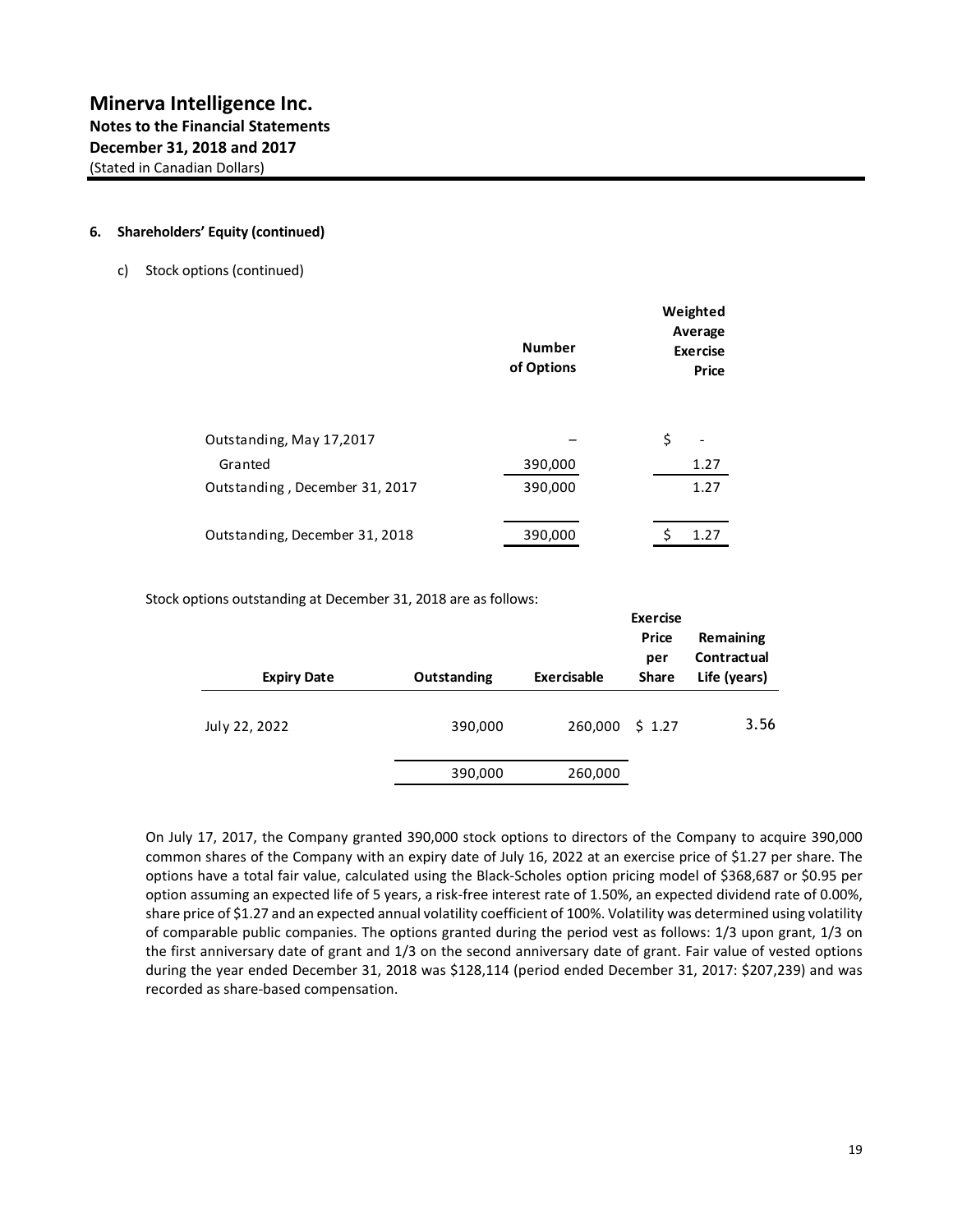#### **7. Financial Instruments**

The Company is exposed to various financial risks resulting from its operations. The Company's management manages financial risks. The Company does not enter into financial instruments agreements, including derivative financial instruments for speculative purposes. The Company's main financial risk exposures and its financial policies are as follows:

#### a) Credit risk

Credit risk is the risk that one party to a financial instrument will cause a financial loss for the other party by failing to discharge an obligation. The Company's cash and accounts receivable are exposed to credit risk, with the carrying values being the Company's maximum exposure. The Company's cash consists of deposit accounts with chartered banks. Management believes the Company's exposure to credit risk is not significant.

b) Liquidity risk

Liquidity risk is the risk that the Company will encounter difficulty in meeting obligations associated with financial liabilities. The Company's accounts payable and accrued liabilities are all current and due within 90 days of the statement of financial position date. The Company seeks to ensure that it has sufficient capital to meet short term financial obligations after taking into account its operating obligations and cash on hand.

c) Market risk

Market risk is the risk of loss that may arise from changes in market factors such as interest rates, foreign exchange rates, and equity prices.

#### *i) Interest rate risk*

Interest rate risk is the risk that the fair value or future cash flows of a financial instrument will fluctuate because of changes in market interest rates. The Company is not exposed to significant interest rate risk as cash only comprised bank balances as of December 31, 2018. The Company had no interest rate swaps or financial contracts in place as at or during the periods ended December 31, 2018 and 2017.

#### *ii) Foreign exchange risk*

Foreign exchange risk is the risk that the fair value or future cash flows of a financial instrument will fluctuate because of changes in foreign exchange rates. The Company is exposed to foreign exchange risk as it engages in transactions in other foreign currencies, from time to time. As at December 31, 2018, the Company held US cash of \$4,804,051, converted to CAD at a rate of 1.3642. A 10% change in the foreign exchange rate would have an impact on profit or loss of \$480,405.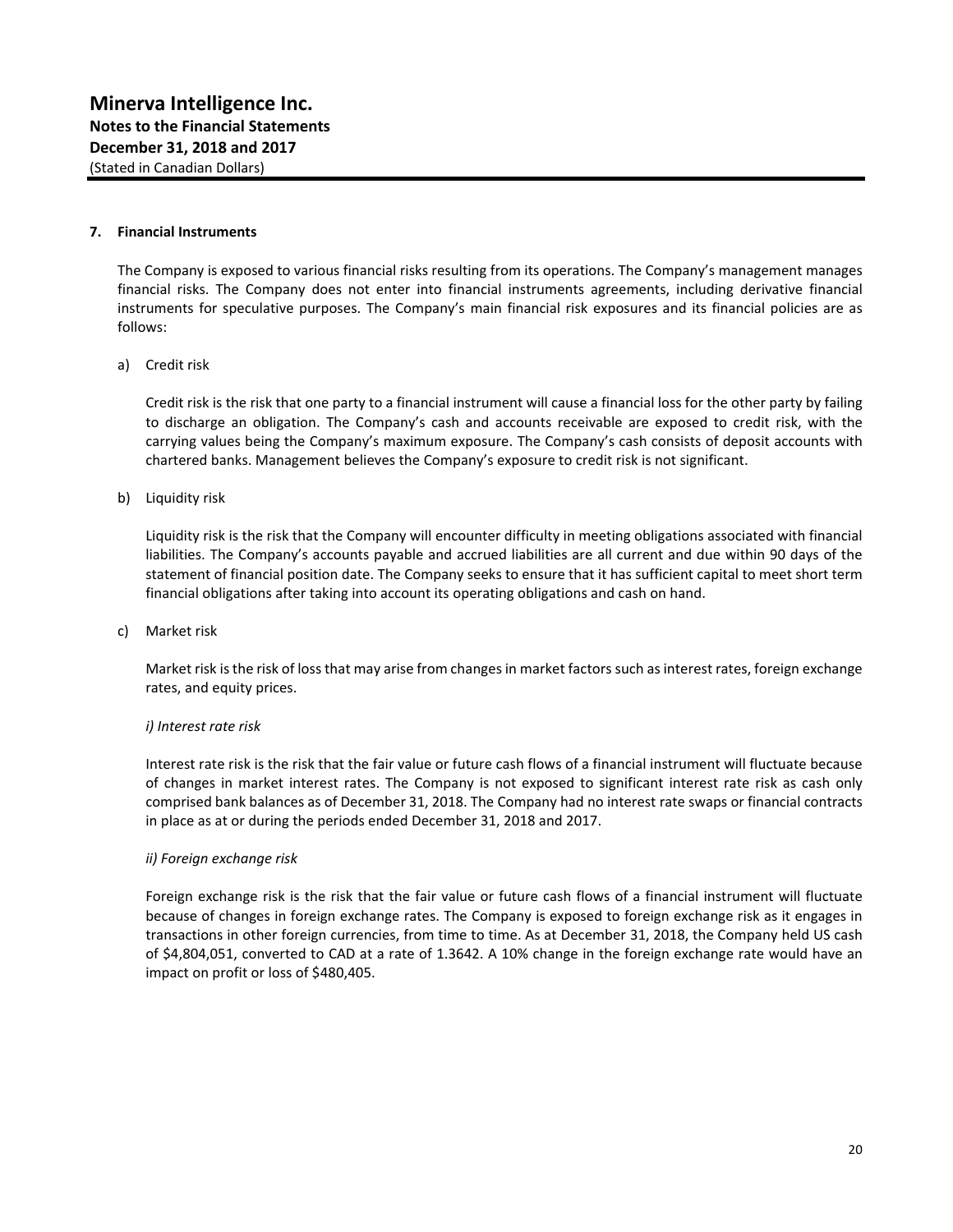#### **7. Financial Instruments (continued)**

#### *iii) Price risk*

Equity price risk is defined as the potential adverse impact on the Company's earnings due to movements in individual equity prices or general movements in the level of the stock market. The Company does not have any financial instruments which are exposed to this risk.

#### **8. Capital Management**

The Company's capital currently consists of common shares. Its principal source of cash is from the issuance of common shares. The Company's capital management objectives are to safeguard its ability to continue as a going concern and to have sufficient capital to be able to identify, evaluate, acquire, and operate an interest in businesses or assets. The Company does not have any externally imposed capital requirements to which it is subject. The Company manages the capital structure and makes adjustments to it in light of changes in economic conditions and the risk characteristics of the underlying assets. To maintain or adjust the capital structure, the Company may attempt to issue new shares.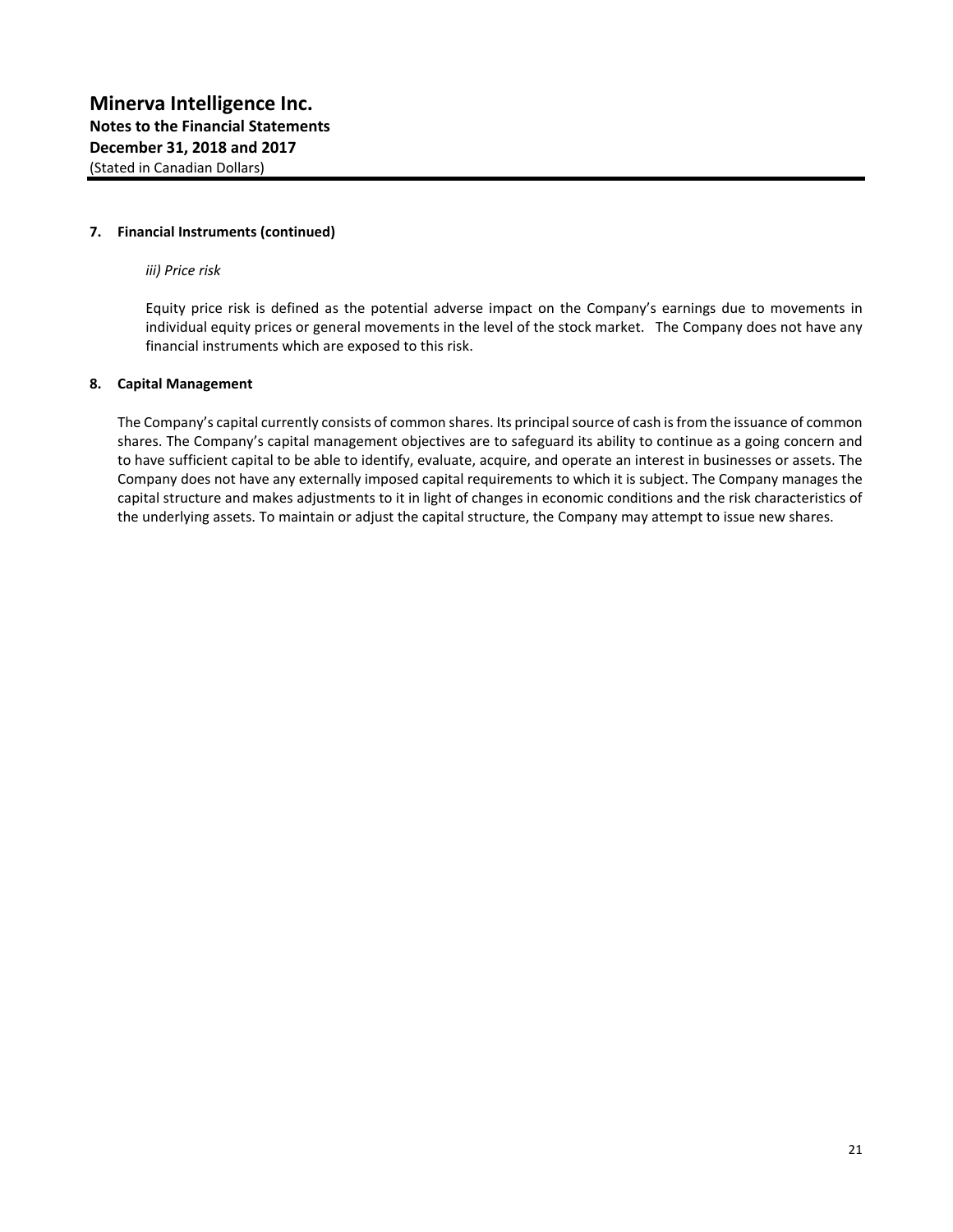#### **9. Income Taxes**

Tax expense differs from the amount computed by applying the combined Canadian federal and provincial income tax rates, applicable to the Company, to the loss before income taxes due to the following:

|                                                                                                                                               | <b>Year ended</b><br>December 31,<br>2018 | <b>Period ended</b><br>December 31,<br>2017 |
|-----------------------------------------------------------------------------------------------------------------------------------------------|-------------------------------------------|---------------------------------------------|
| Loss before income taxes<br>Canadian federal and provincial income tax rates                                                                  | \$<br>$(1, 126, 538)$ \$<br>27%           | (430,611)<br>26%                            |
| Income tax expense (recovery)                                                                                                                 | (304,000)                                 | (112,000)                                   |
| Change in Statutory tax rate                                                                                                                  | $(-)$                                     |                                             |
| Increase (decrease) attributable to:<br>Non-deductible expenses and other<br>Share issue costs<br>Changes in unrecognized deferred tax assets | 35,000<br>269,000                         | 54,700<br>(1,700)<br>59,000                 |
| Total income tax expense (recovery)                                                                                                           | \$                                        |                                             |

Unrecognized deductible temporary differences and unused tax losses are attributable to the following:

|                                  | Year ended   |   | <b>Period ended</b> |
|----------------------------------|--------------|---|---------------------|
|                                  | December 31, |   | December 31,        |
|                                  | 2018         |   | 2017                |
| Non-capital loss carry forwards  | 320,000      | S | 57,000              |
| Equipment                        | 10,000       |   | 1,000               |
| Share issuance costs             | 1,000        |   | 1,000               |
|                                  |              |   | 59,000              |
| Unrecognized deferred tax assets | (331,000)    |   | (59,000)            |
| Net deferred tax assets          | -            |   |                     |

At December 31, 2018, the Company has non-capital losses of \$1,186,000 available for carry-forward to reduce future years' income taxes. These losses will expire as follows:

| 2037 | \$219,000   |
|------|-------------|
| 2038 | 967,000     |
|      | \$1,186,000 |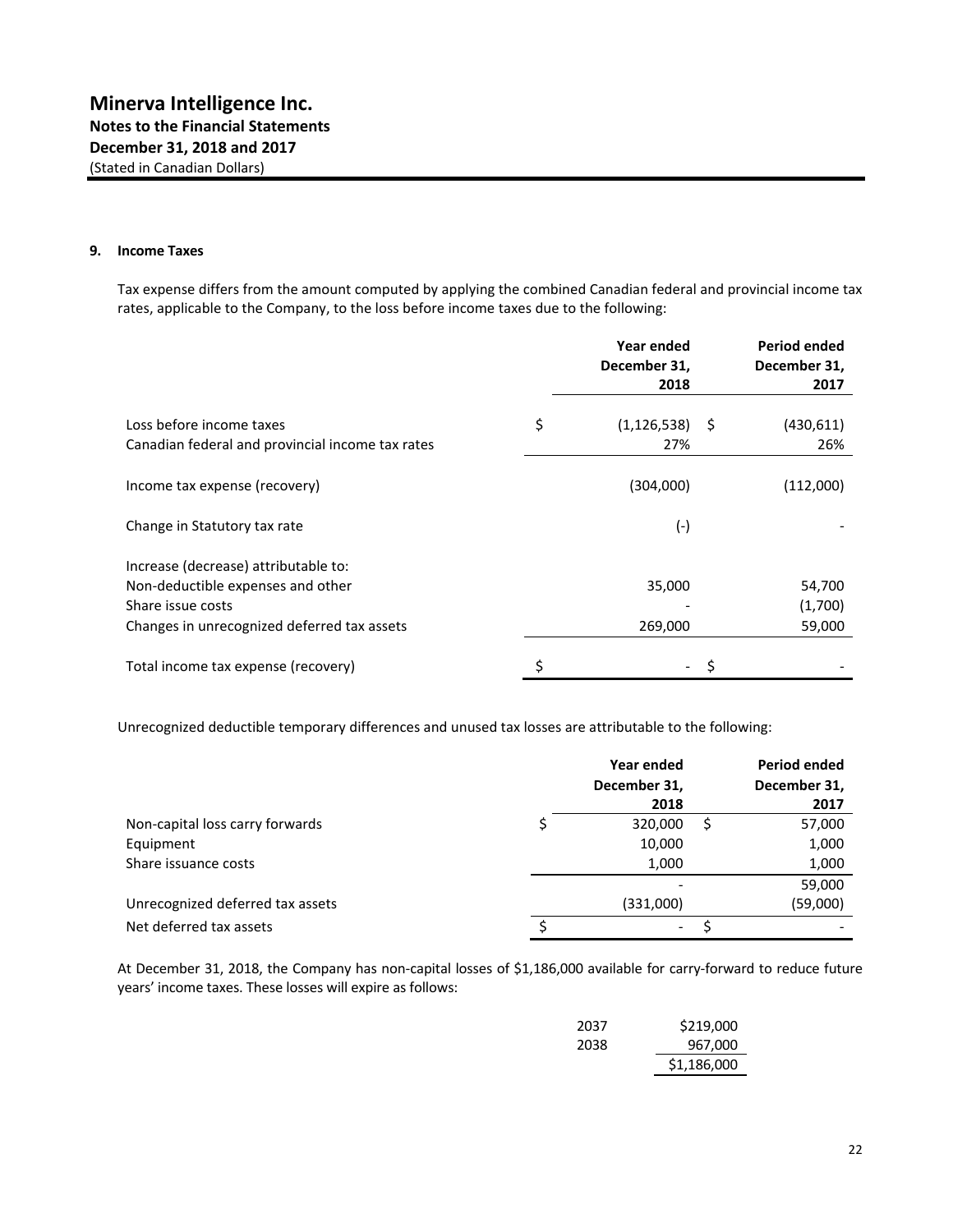#### **10. Related Party Transactions**

#### *Key management personnel*

Key management personnel include those persons having authority and responsibility for planning, directing and controlling the activities of the Company as a whole. The Company has determined that key management personnel consist of executive and non-executive members of the Company's Board of Directors and corporate officers. The remuneration of key management personnel during the periods ended December 31, 2018 and 2017 was as follows:

|                                  | <b>Period ended</b>  |         |              |         |
|----------------------------------|----------------------|---------|--------------|---------|
|                                  | December 31,<br>2018 |         | December 31, |         |
|                                  |                      |         |              | 2017    |
| Salaries and wages - expensed    |                      | 94.455  |              | 54,234  |
| Salaries and wages - capitalized |                      | 40.462  |              |         |
| Professional fees - expensed     |                      | 36,000  |              | 16,500  |
| Share-based compensation         |                      | 128,114 |              | 207,239 |
|                                  |                      | 299,031 |              | 277,973 |

Salaries and wages – capitalized consists of amounts capitalized to intangible asset development.

As at December 31, 2018 accounts payable and accrued liabilities included:

- \$nil (December 31, 2017 \$10,313) owing to Clinton Smyth, the CEO of the Company;
- \$3,000 (December 31, 2017 \$nil) owing to David Poole, a director of the Company;
- \$5,130 (December 31, 2017 \$nil) owing to Newgrange Professional Corporation, a company controlled by Michael Campbell, a director of the Company for professional services; and
- \$10,658 (December 31, 2017 \$nil) owing to Codeplan Consulting Corp., a company controlled by Chris Ahern, the Chief Operating Officer of the Company.
- \$16,950 (December 31, 2017 \$nil) owing to Griffis International Ltd., a company controlled by Tom Griffis, the Chairman of the Company.

#### *Other related parties*

Other related parties include companies controlled by key management personnel and a close family member of an executive of the Company. The remuneration of other related parties during the periods ended December 31, 2018 and 2017 was as follows:

|                                 | <b>Period ended</b>  |         |  |                      |  |
|---------------------------------|----------------------|---------|--|----------------------|--|
|                                 | December 31,<br>2018 |         |  | December 31,<br>2017 |  |
|                                 |                      |         |  |                      |  |
| Salaries and wages - expensed   |                      |         |  | 8,700                |  |
| Professional fees - expensed    |                      | 202,635 |  |                      |  |
| Professional fees - capitalized |                      | 52,044  |  | 35,200               |  |
| General and administrative      |                      |         |  | 1,000                |  |
|                                 |                      | 254,679 |  | 44,900               |  |

Professional fees – capitalized consists of amounts capitalized to intangible asset development.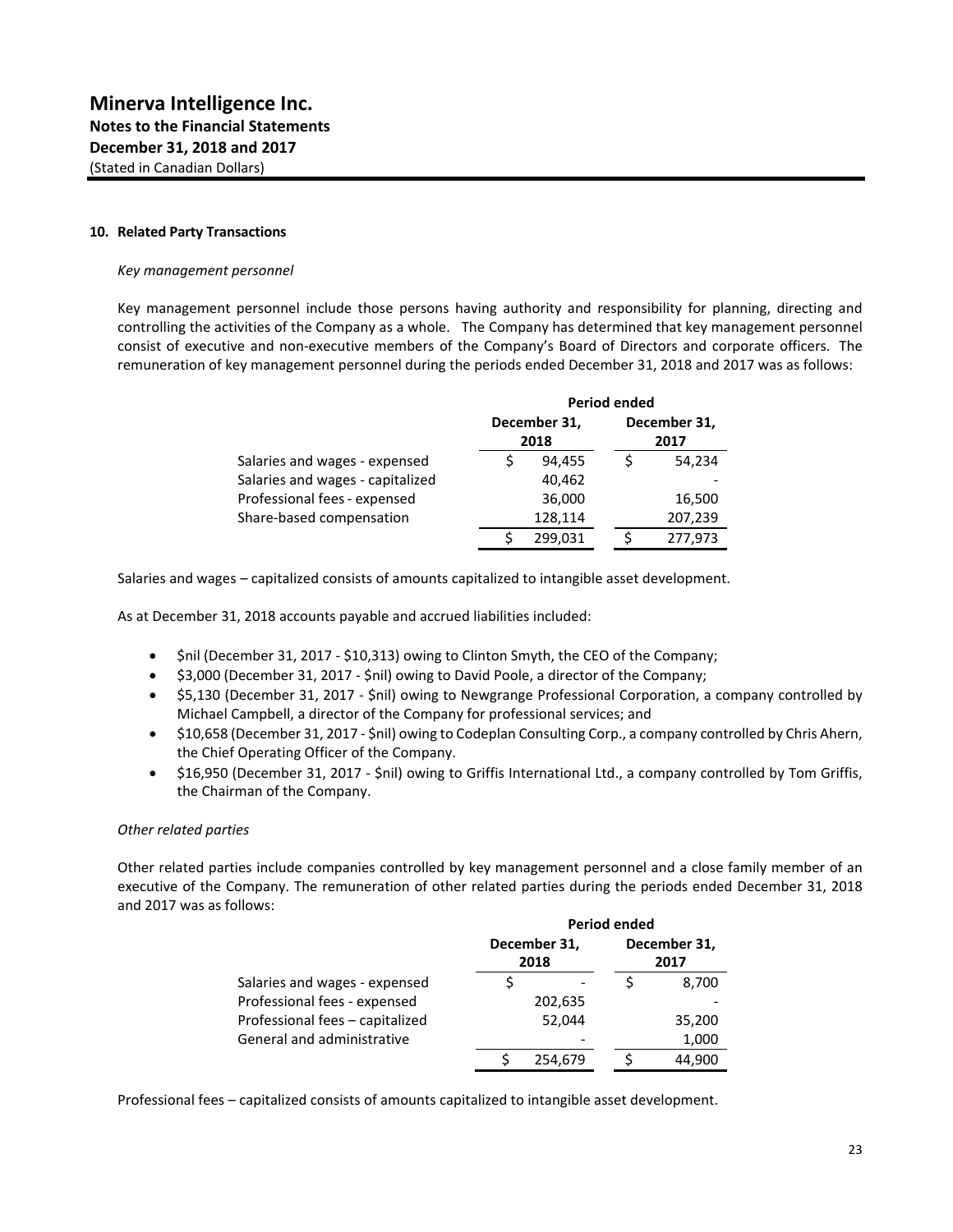#### **10. Related Party Transactions (continued)**

As at December 31, 2018 accounts payable and accrued liabilities included \$32,738 (December 31, 2017 - \$nil) owing to other related parties. Amounts due to related parties, including amounts due to key management personnel, at December 31st are unsecured and interest free.

#### **11. Commitments**

The Company has a lease expiring January 31, 2022 for office space occupied by its head office. Future minimum payments under the operating lease as at the end of the indicated periods are as follows:

|               |   | Period ended December 31,<br>2018<br>2017 |  |   |        |
|---------------|---|-------------------------------------------|--|---|--------|
|               |   |                                           |  |   |        |
| Within 1 year | Ś | 94,676                                    |  | S | 72,750 |
| 1 to 2 years  |   | 237,405                                   |  |   |        |
| Over 2 years  |   | 9,900                                     |  |   |        |
|               |   |                                           |  |   |        |
|               |   | 341,981                                   |  |   | 72,750 |

The Company has various commitments under employment contracts with its CEO and certain key employees. The commitments are in the normal course of business.

#### **12. Events after the reporting period**

The Company has evaluated its activities subsequent to December 31, 2018 and has determined that there are no material events to be reported, except as follows:

On April 22, 2019, the shareholders of the Company approved the agreement (the "Agreement") with Two Owls Ventures Corp. ("Two Owls") whereby Two Owls acquired all of the issued and outstanding shares of the Company (the "Transaction").

On April 23, 2019 the Company was continued into British Columbia from Ontario.

On April 24, 2019 the Supreme Court of British Columbia granted the final order to allow the completion of the Transaction.

The Transaction is structured as a three-cornered amalgamation whereby the Company will amalgamate with a newly formed subsidiary of Two Owls to complete the Transaction. After completing the Transaction, Two Owls will change its name to "Minerva Intelligence Inc." and the former Minerva Intelligence Inc. will change its name to Minerva Intelligence (Canada) Inc.